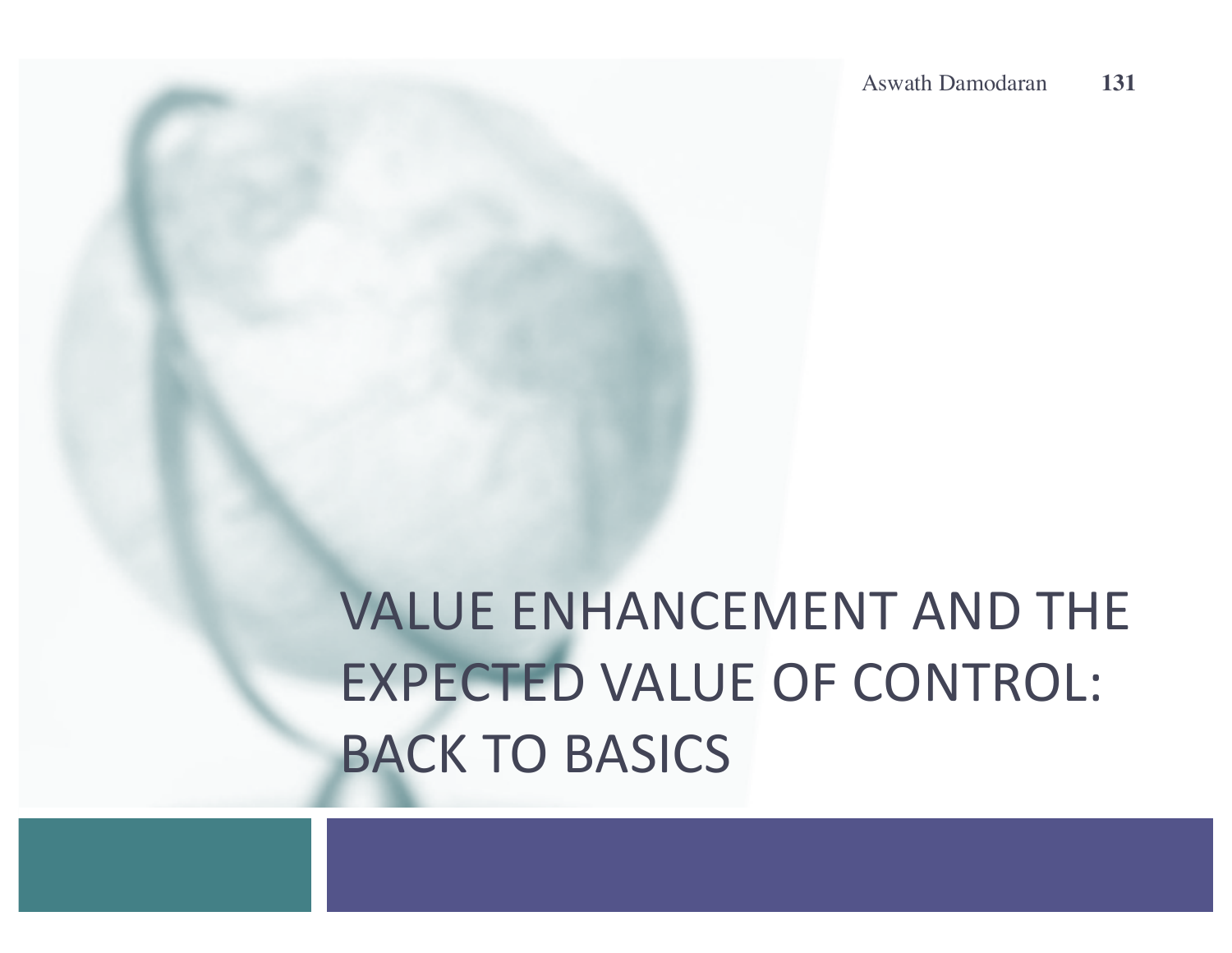#### Price Enhancement versus Value Enhancement

**132**

#### *The market gives...* **And takes away....**



#### Aswath Damodaran

**NAME THAT STOCK** 

**New Markets, New Names** In the bull market, adding dot-com to a company name made a stock soar. Lately those zippy new monikers are disappearing.



#### New Name, Higher Price

But the stocks still get a bounce when dotcom goes away. Chart shows returns in the days before and after the name change.



Sources: Thomson Datastream; P. Raghavendra Rau, Michael J. Cooper, Igor Osobov, Purdue Univ.; Ajay Khorana, Virginia Univ.; Ajay Patel, Wake Forest Univ.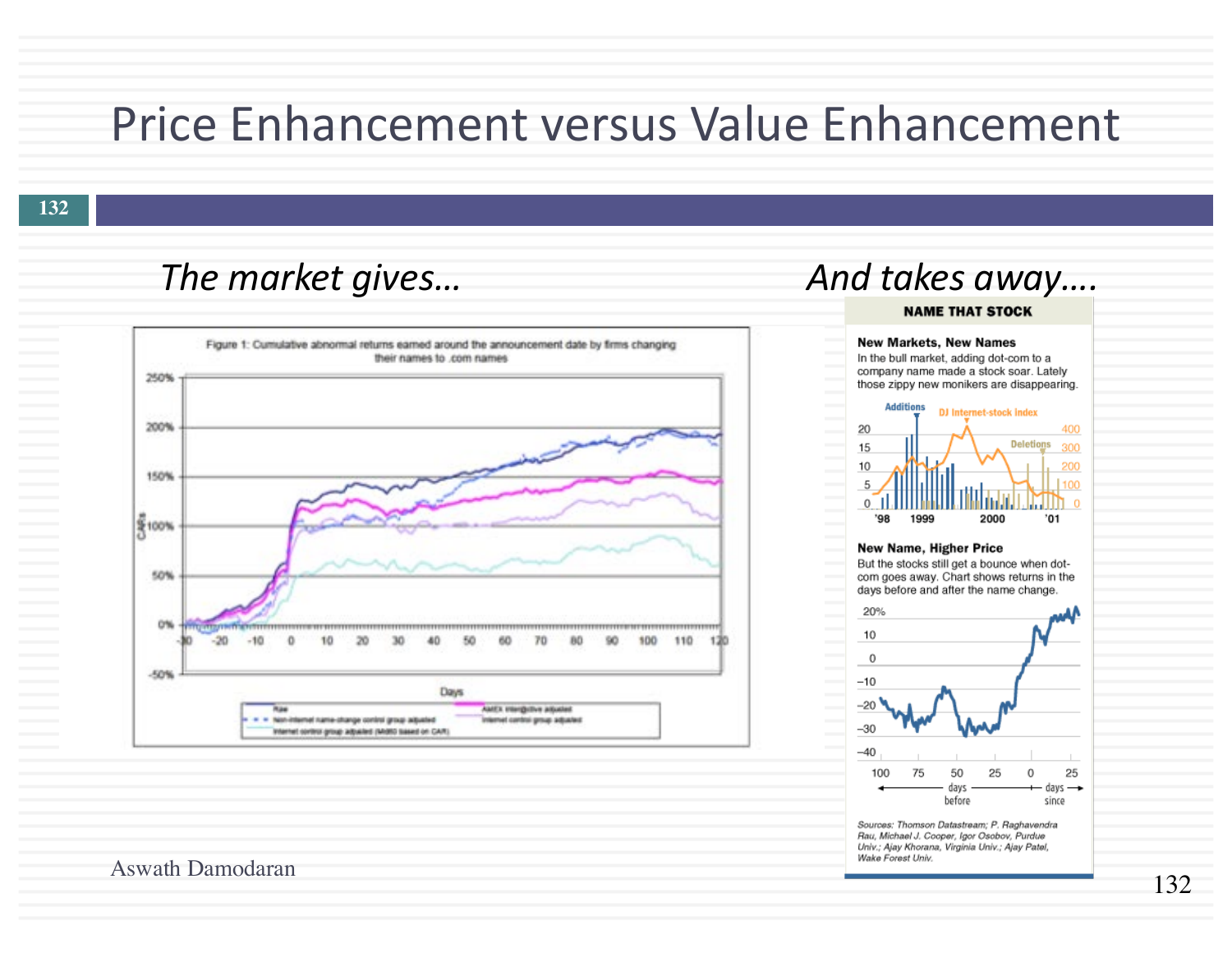### The Paths to Value Creation

- $\Box$  Using the DCF framework, there are four basic ways in which the value of a firm can be enhanced:
	- The cash flows from existing assets to the firm can be increased, by either
		- increasing after-tax earnings from assets in place or
		- $\blacksquare$  reducing reinvestment needs (net capital expenditures or working capital)
	- The expected growth rate in these cash flows can be increased by either
		- $\blacksquare$  Increasing the rate of reinvestment in the firm
		- $\blacksquare$  Improving the return on capital on those reinvestments
	- The length of the high growth period can be extended to allow for more years of high growth.
	- $\blacksquare$  The cost of capital can be reduced by
		- $\blacksquare$  Reducing the operating risk in investments/assets
		- $\blacksquare$  Changing the financial mix
		- $\blacksquare$  Changing the financing composition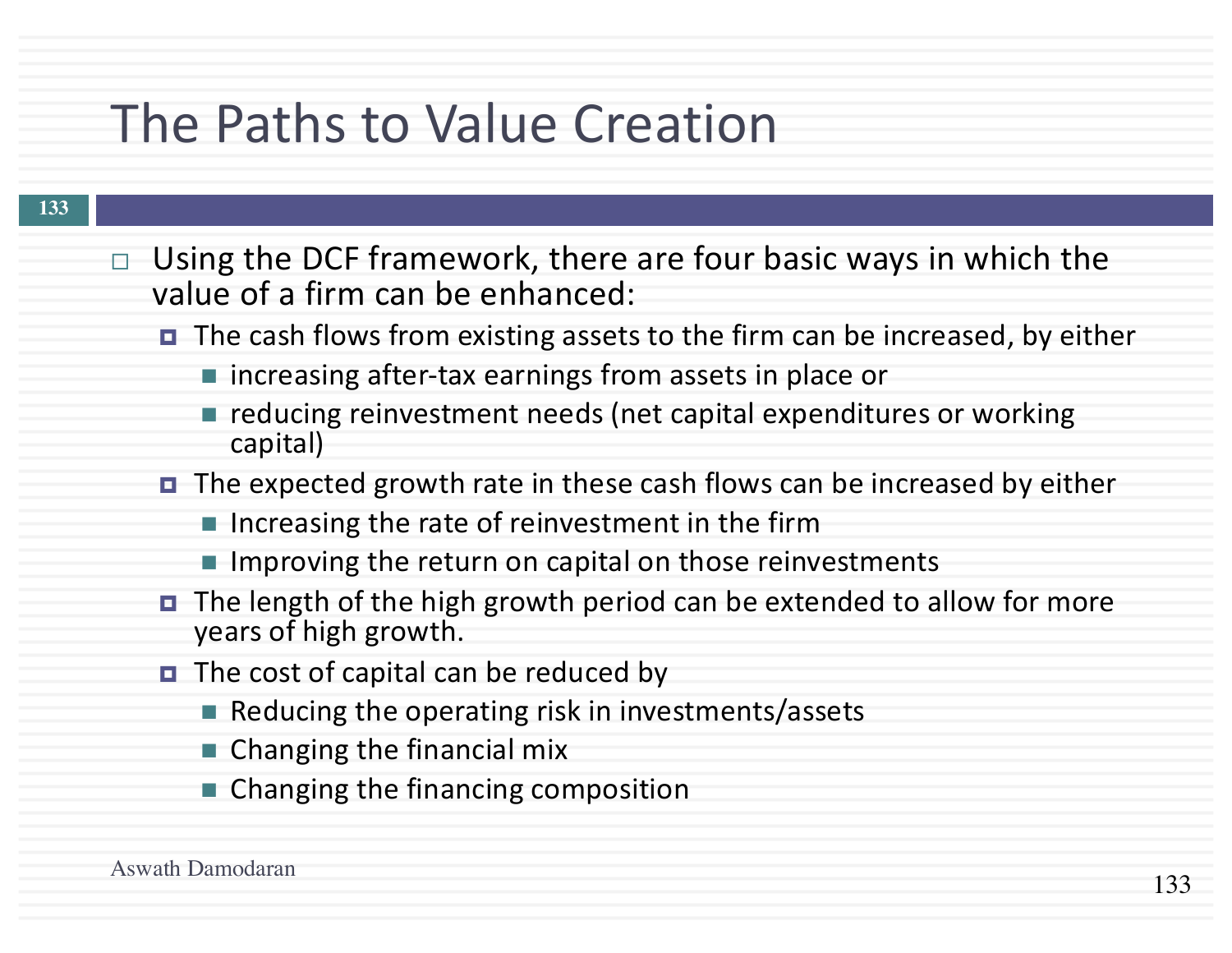#### Value Creation 1: Increase Cash Flows from Assets in Place

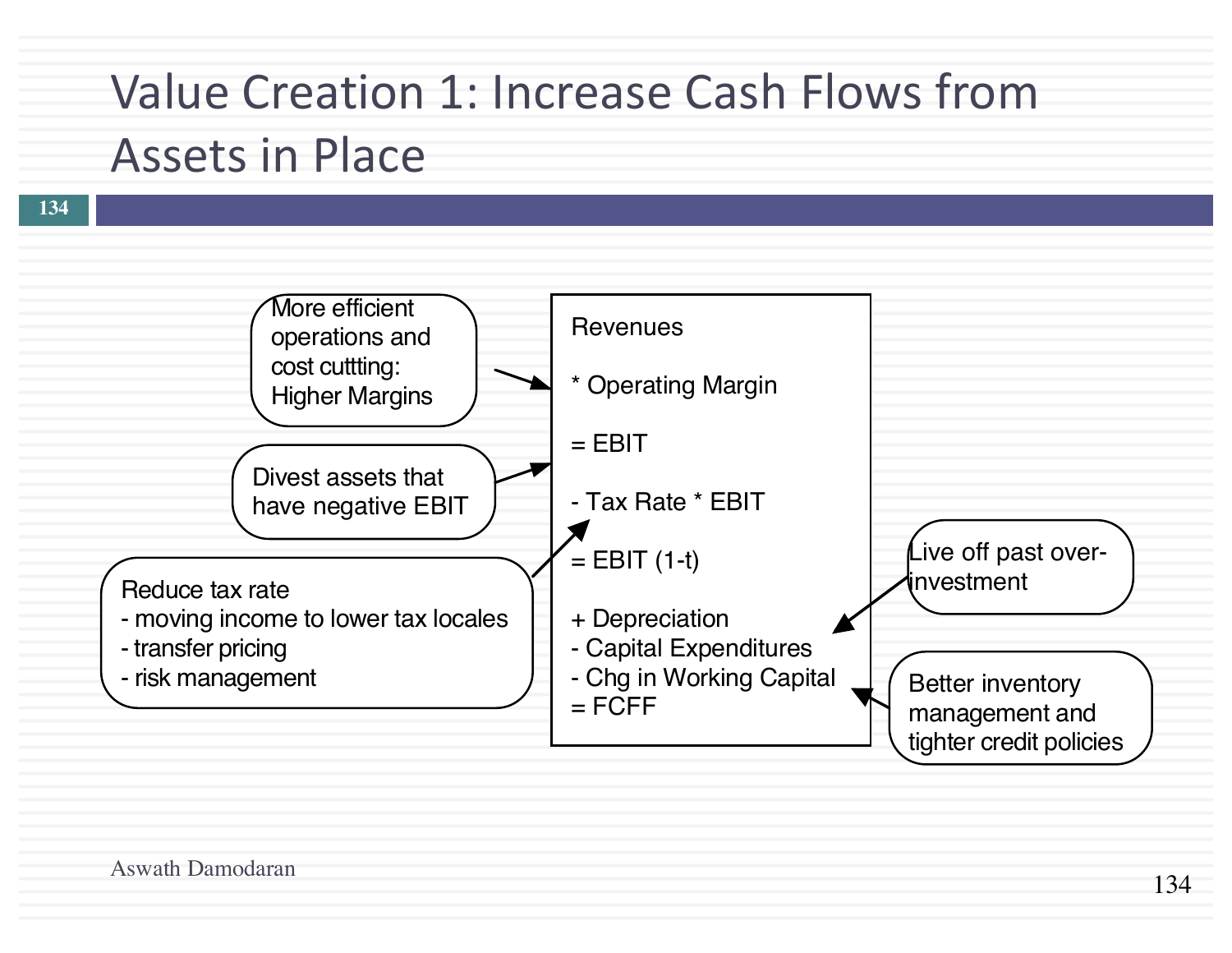#### Value Creation 2: Increase Expected Growth



#### *Game theory*

How will your competitors react to your moves? How will you react to your competitors' moves?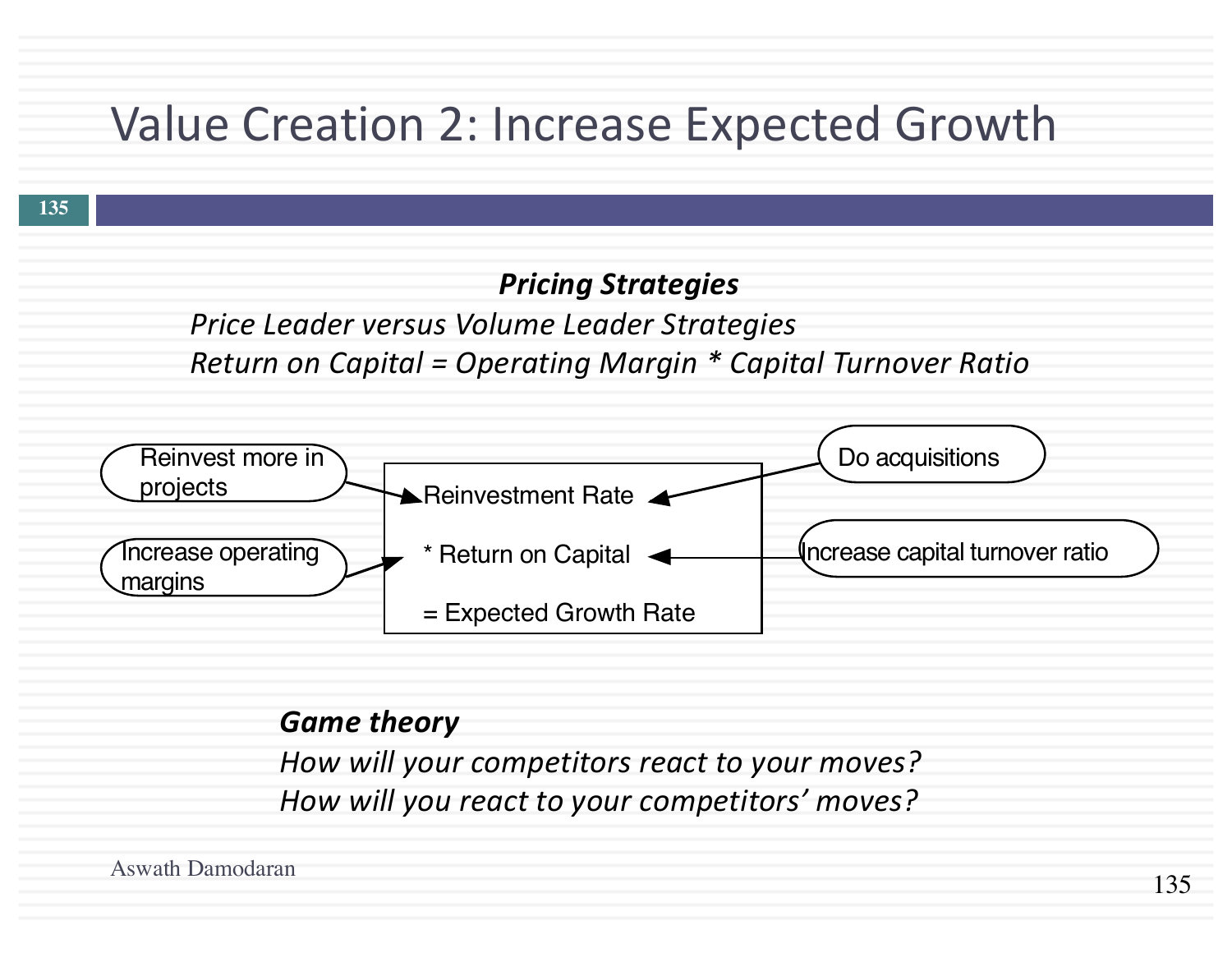#### Value Creating Growth... Evaluating the Alternatives..

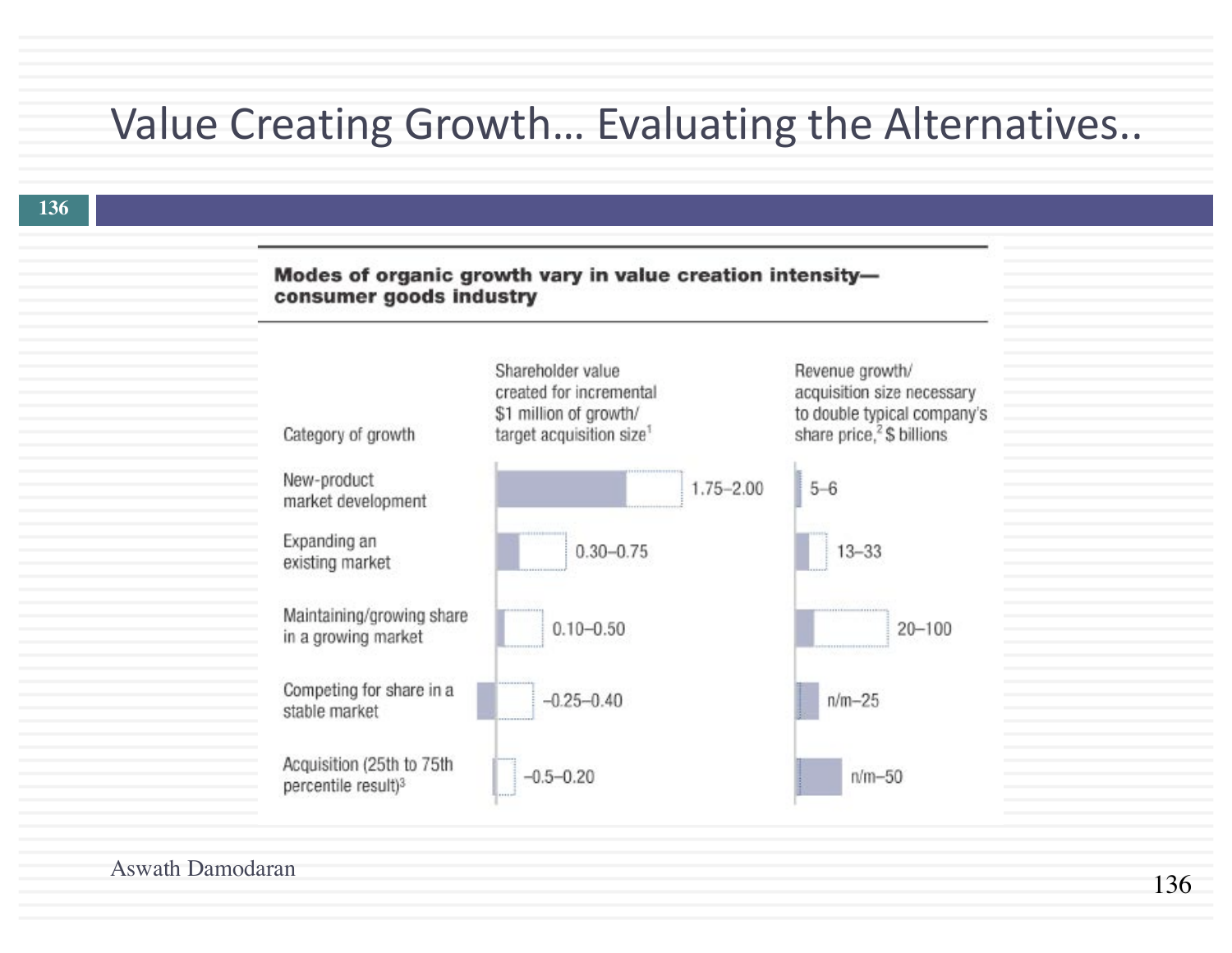### III. Building Competitive Advantages: Increase length of the growth period

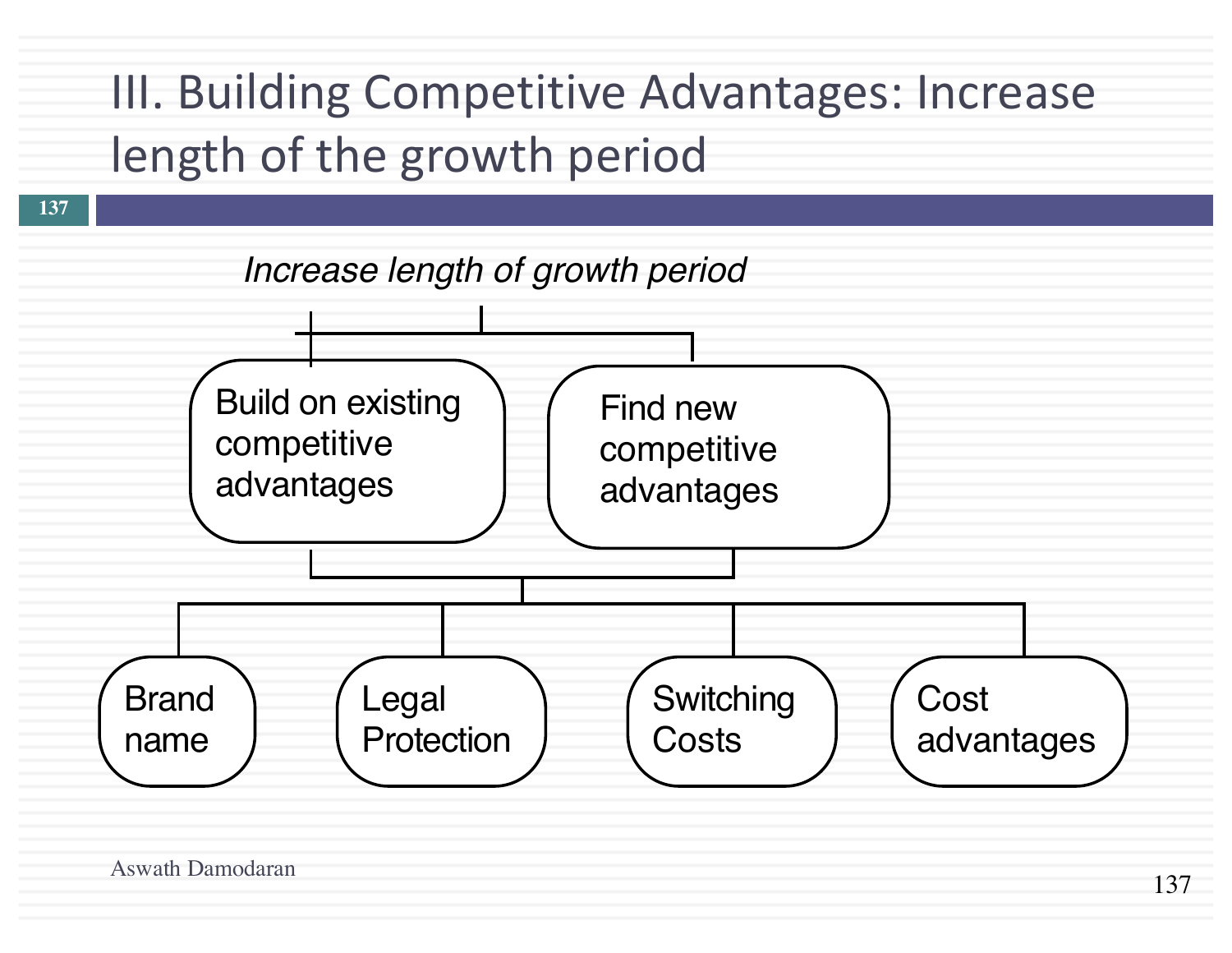### Value Creation 4: Reduce Cost of Capital

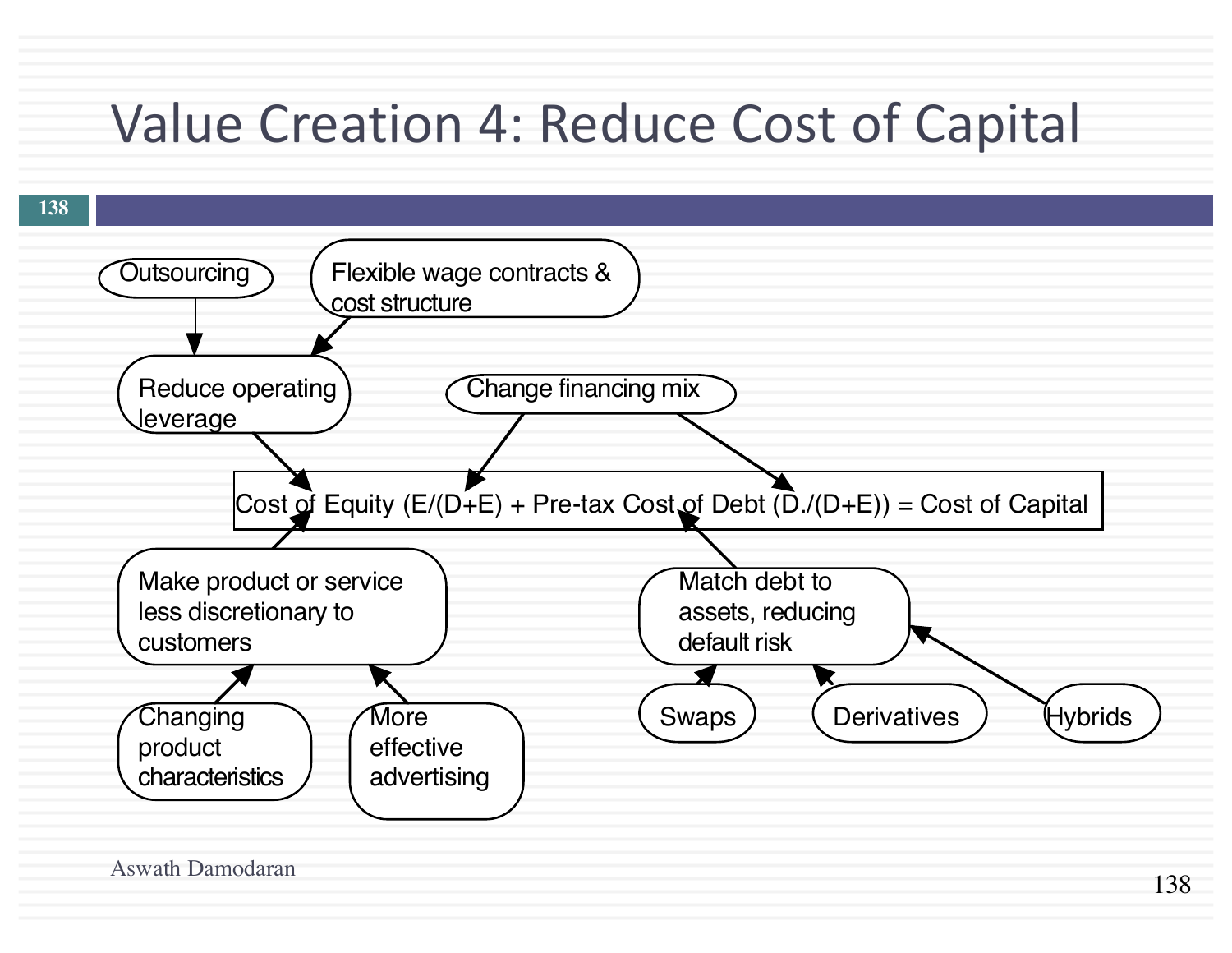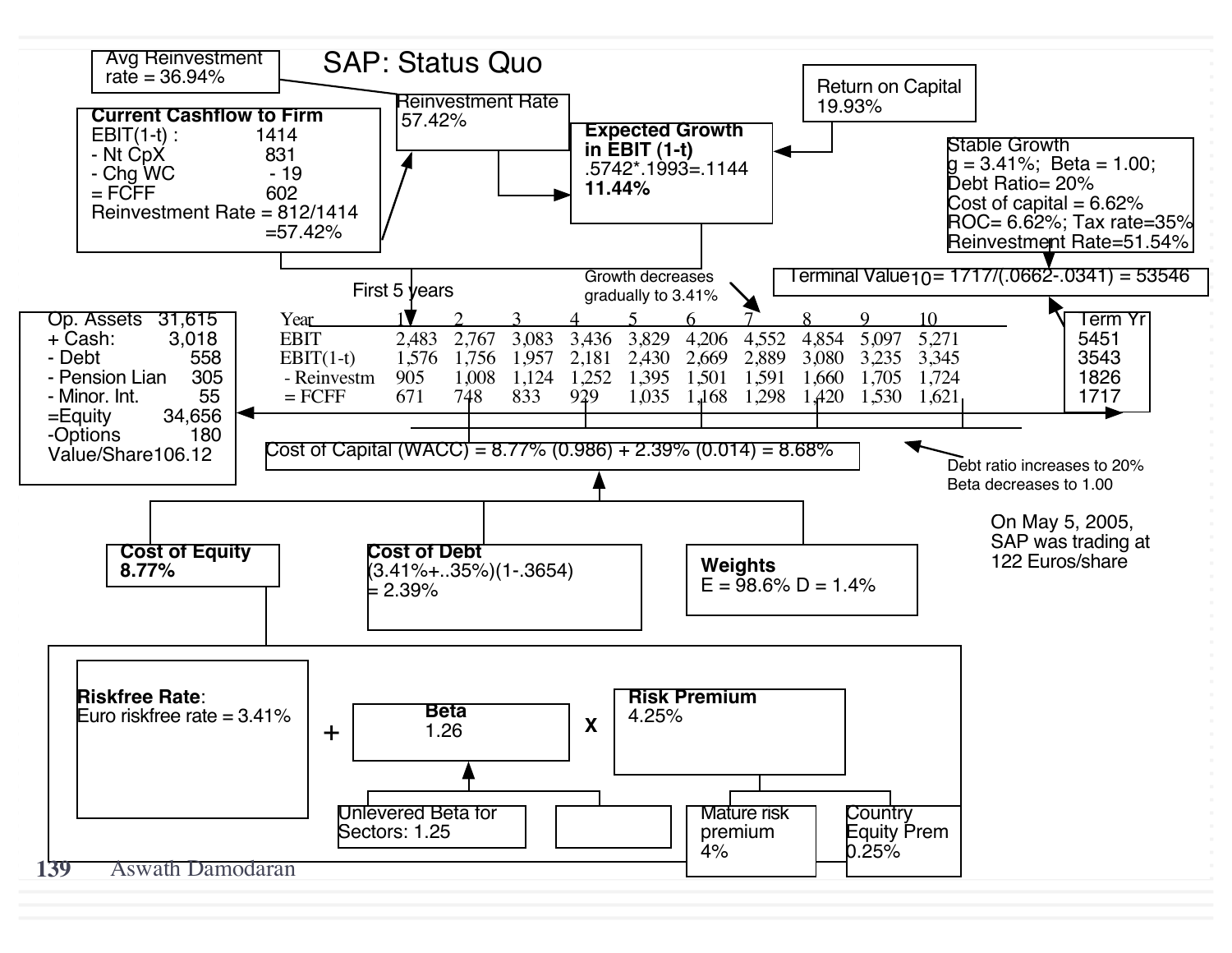## SAP : Optimal Capital Structure

| Debt Ratio | Beta  | Cost of Equity | <b>Bond Rating</b> | Interest rate on debt | Tax Rate  | Cost of Debt (after-tax) | <b>WACC</b> | Firm Value (G) |
|------------|-------|----------------|--------------------|-----------------------|-----------|--------------------------|-------------|----------------|
| $0\%$      | 1.25  | 8.72%          | AAA                | $3.76\%$              | 36.54%    | $2.39\%$                 | 8.72%       | \$39,088       |
| $10\%$     | . 34  | $9.09\%$       | AAA                | $3.76\%$              | 36.54%    | 2.39%                    | 8.42%       | \$41,480       |
| 20%        | 1.45  | $9.56\%$       |                    | 4.26%                 | 36.54%    | $2.70\%$                 | 8.19%       | \$43,567       |
| $30\%$     | . 59  | $10.16\%$      | $A-$               | $4.41\%$              | 36.54%    | $2.80\%$                 | $7.95\%$    | \$45,900       |
| $40\%$     | 1.78  | 10.96%         | <b>CCC</b>         | 11.41\%               | 36.54%    | $7.24\%$                 | 9.47%       | \$34,043       |
| 50%        | 2.22  | 12.85%         |                    | 15.41\%               | 22.08%    | $12.01\%$                | 12.43%      | \$22,444       |
| $60\%$     | 2.78  | 15.21\%        |                    | 15.41%                | 18.40%    | 12.58%                   | 13.63%      | \$19,650       |
| 70%        | 3.70  | $19.15\%$      |                    | $15.41\%$             | $15.77\%$ | 12.98%                   | 14.83%      | \$17,444       |
| $80\%$     | 5.55  | 27.01%         |                    | 15.41\%               | 13.80%    | 13.28%                   | 16.03%      | \$15,658       |
| $90\%$     | 11.11 | 50.62%         |                    | $15.41\%$             | 12.26%    | 13.52%                   | 17.23%      | \$14,181       |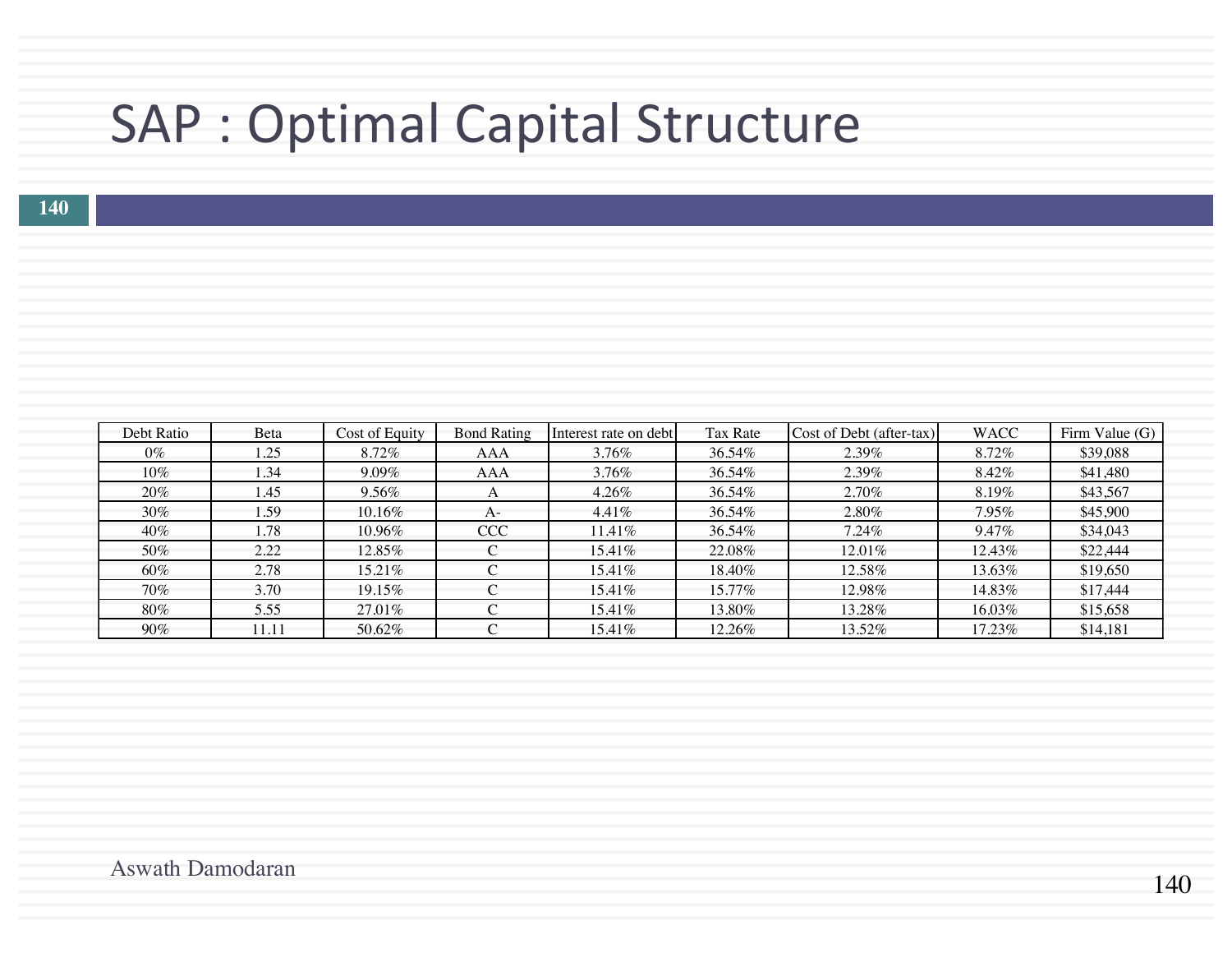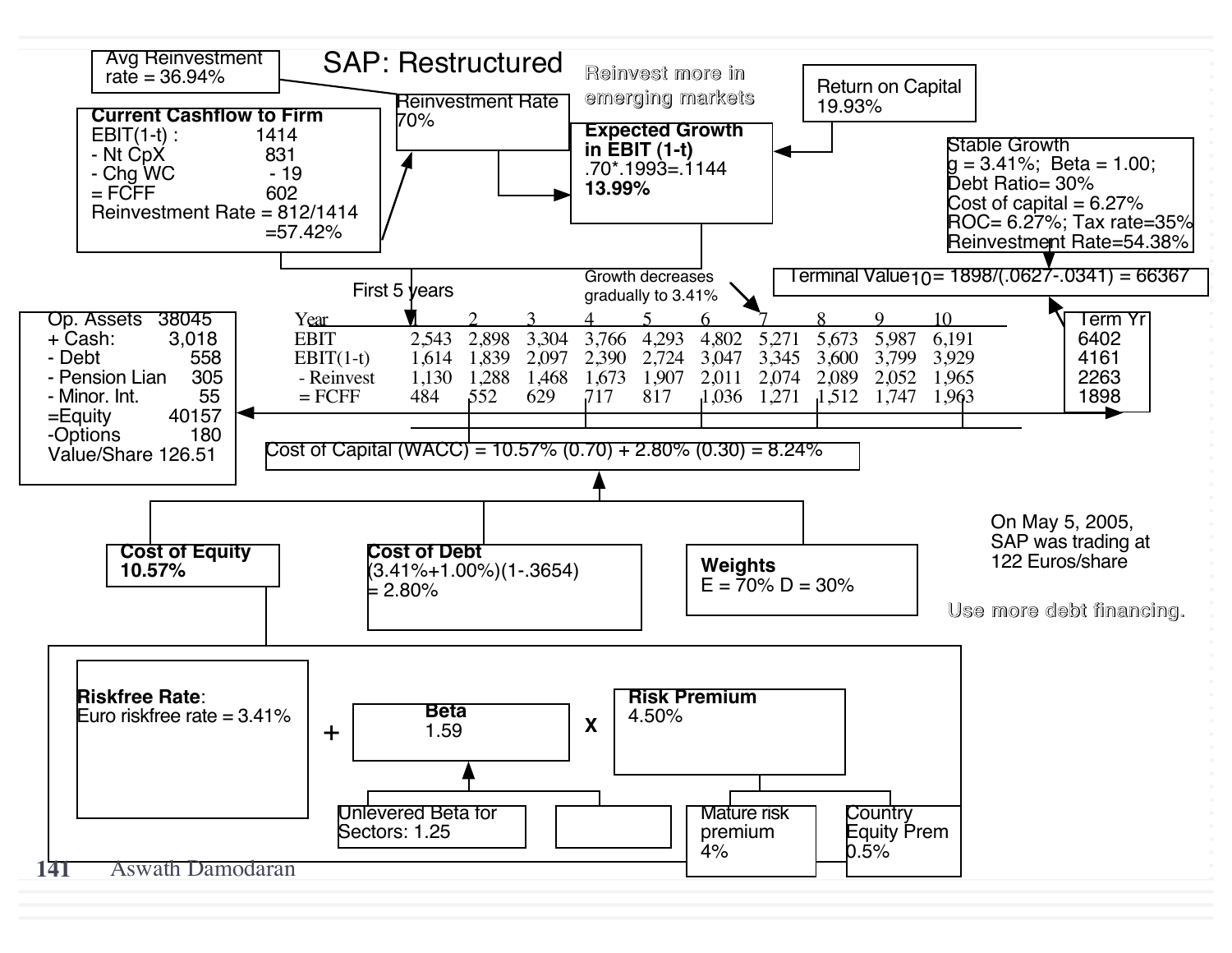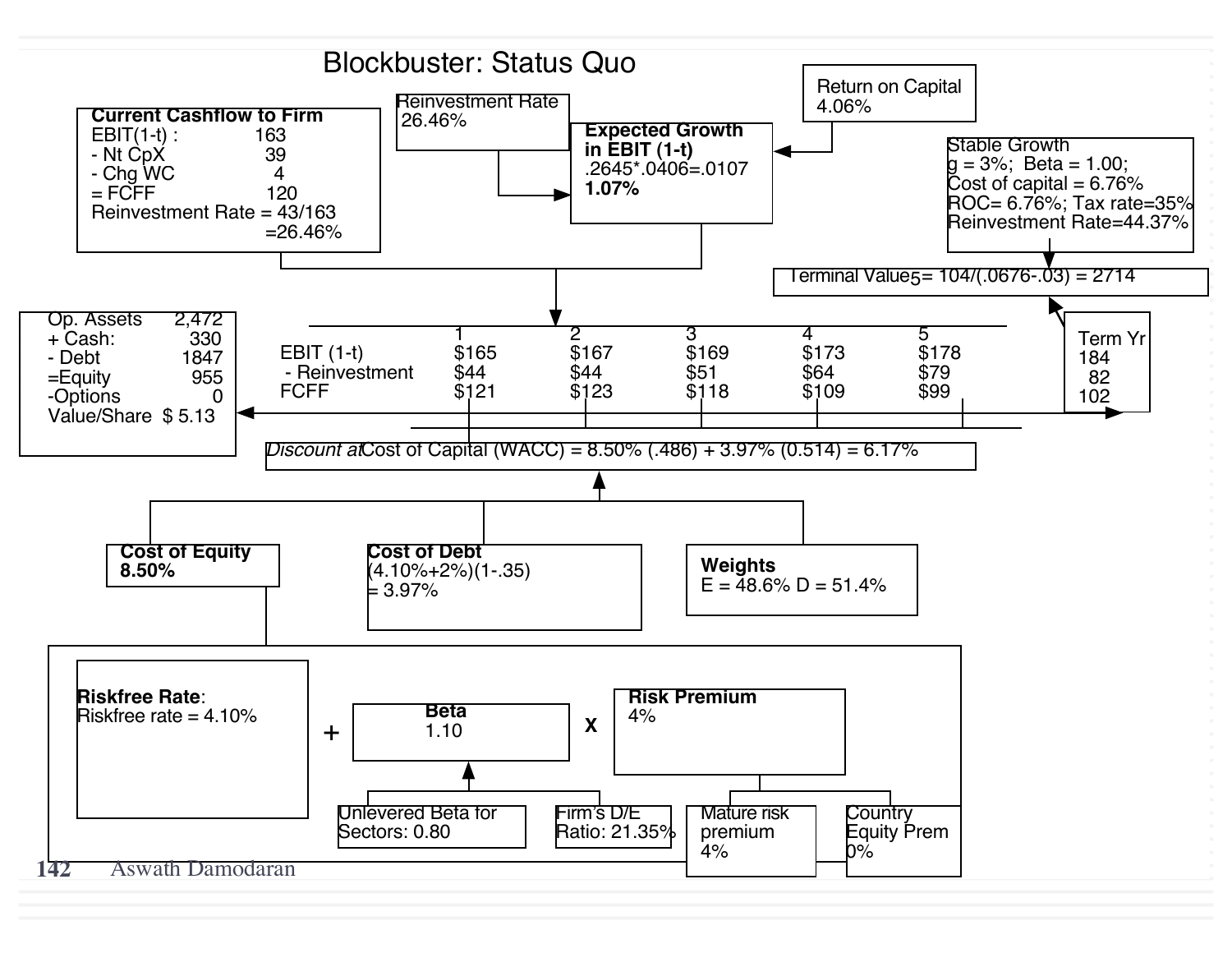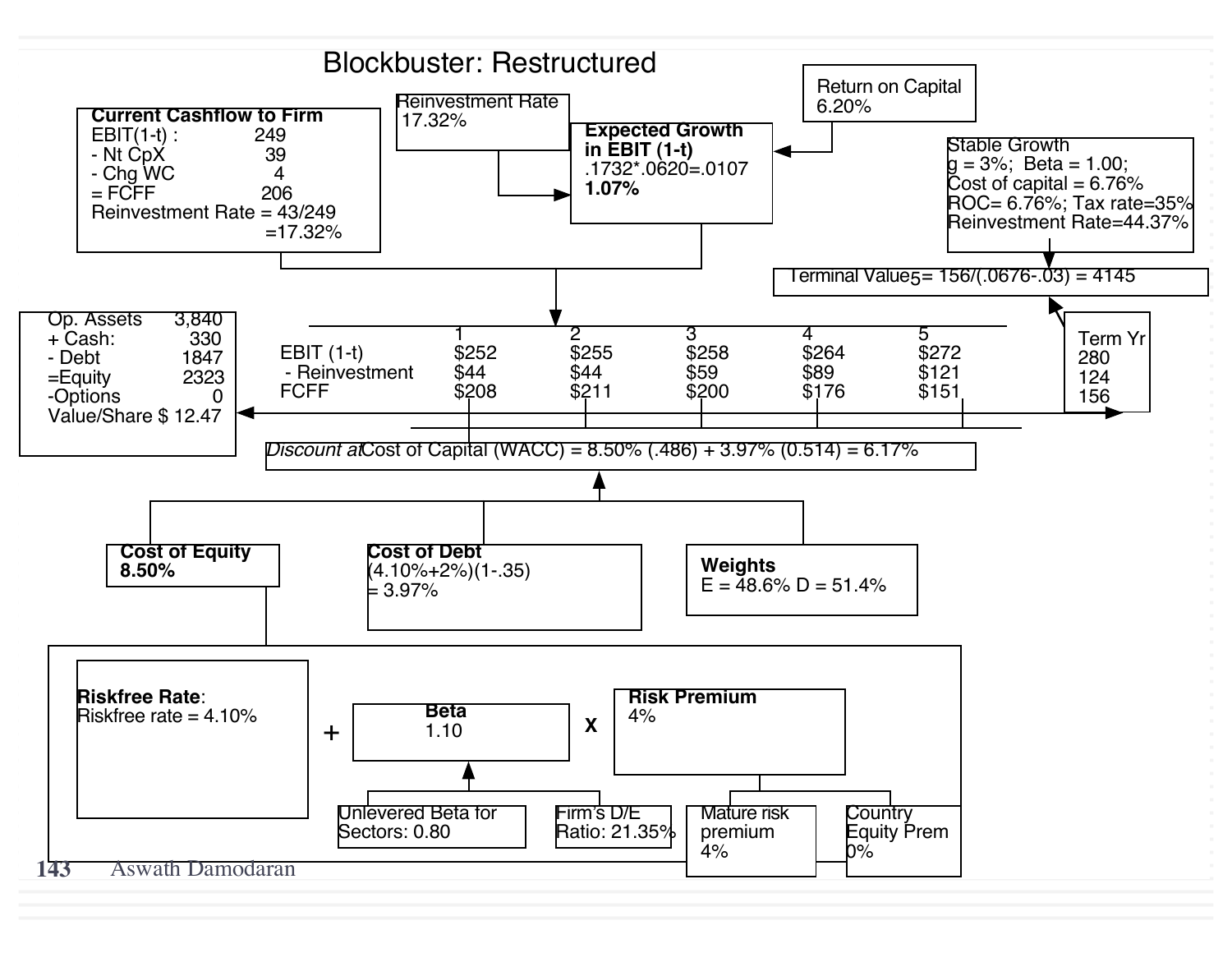### The Expected Value of Control

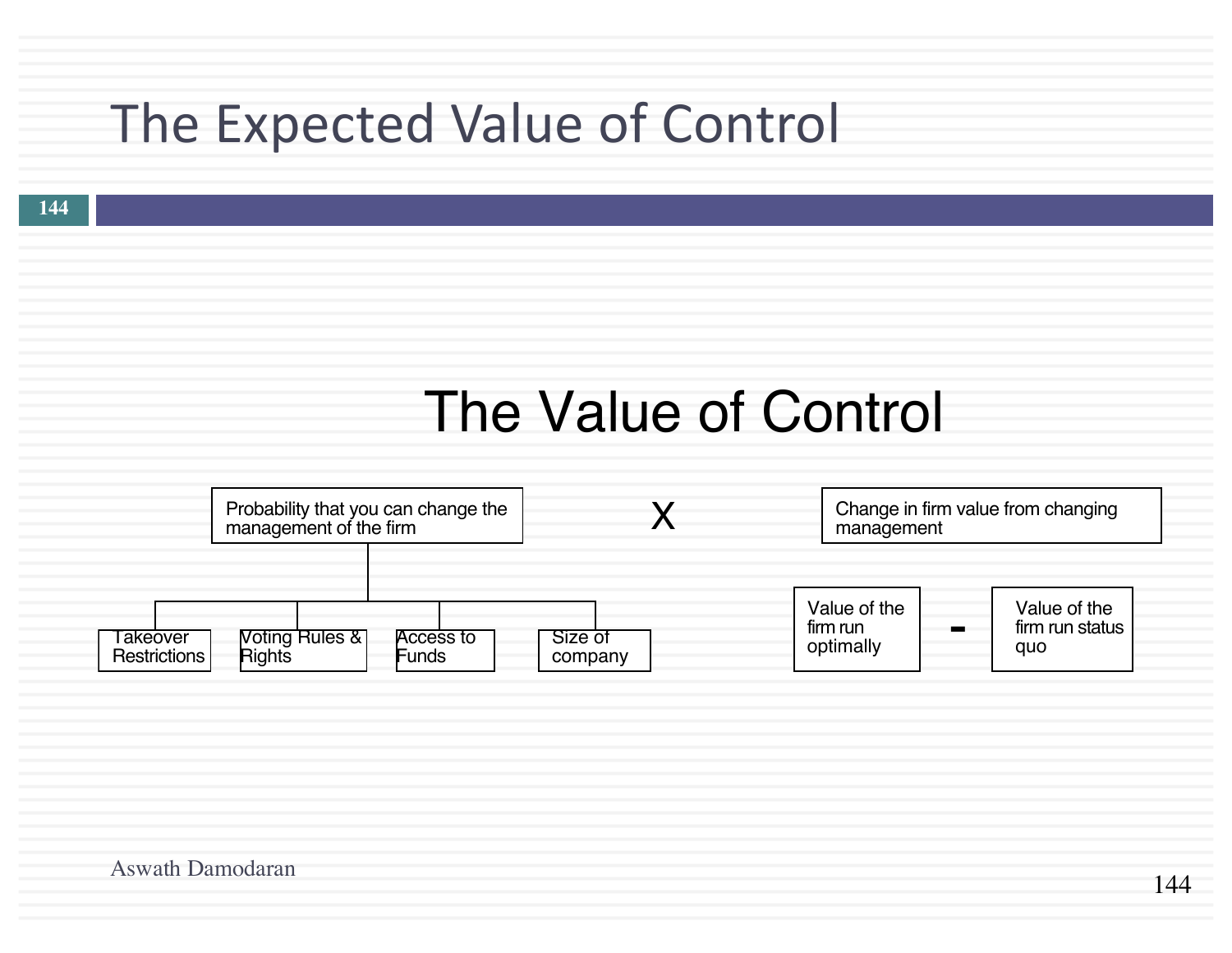## Why the probability of management changing shifts

over time....

- $\Box$  Corporate governance rules can change over time, as new laws are passed. If the change gives stockholders more power, the likelihood of management changing will increase.
- $\Box$  Activist investing ebbs and flows with market movements (activist investors are more visible in down markets) and often in response to scandals.
- $\Box$  Events such as hostile acquisitions can make investors reassess the likelihood of change by reminding them of the power that they do possess.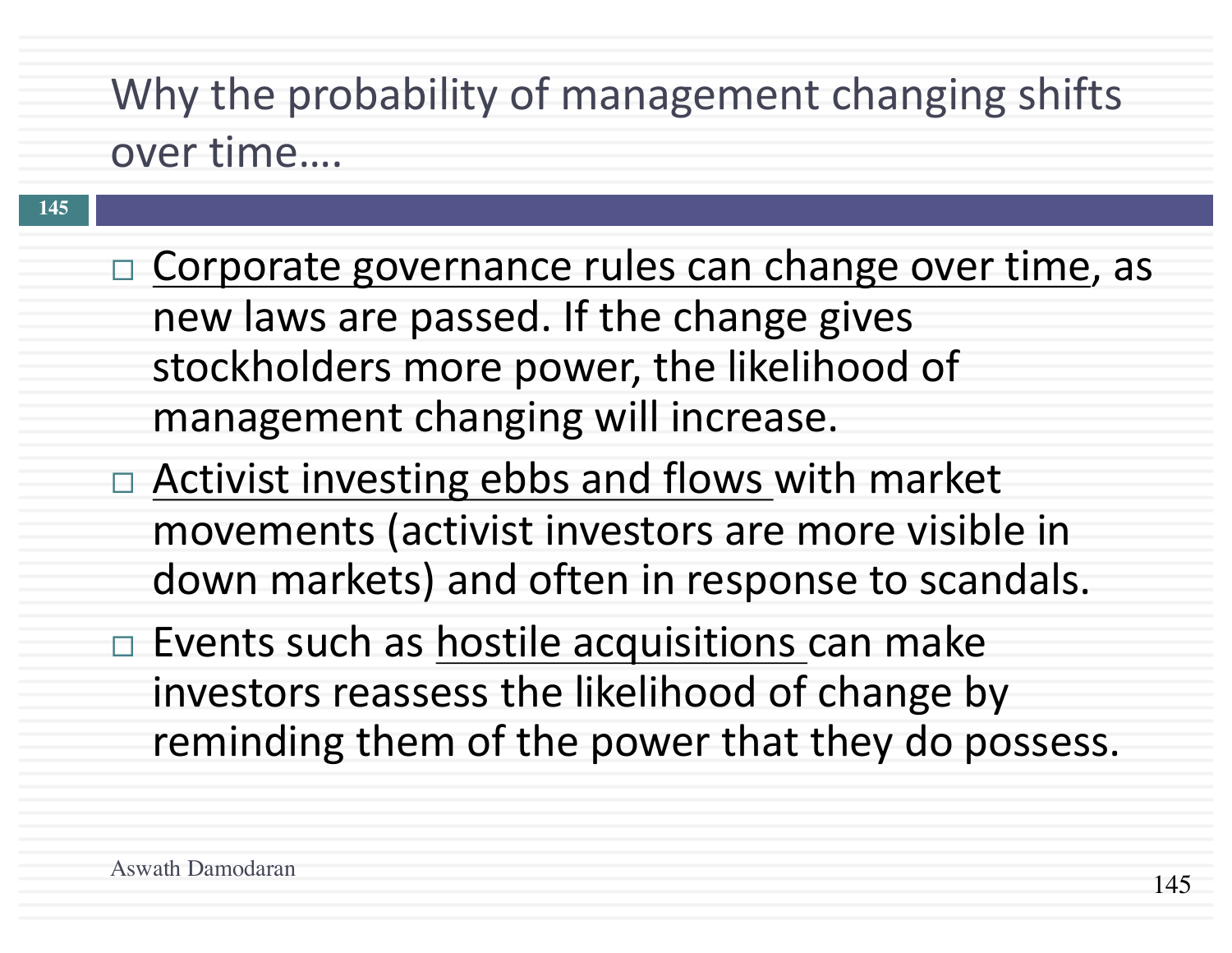## Estimating the Probability of Change

- $\Box$  You can estimate the probability of management changes by using historical data (on companies where change has occurred) and statistical techniques such as probits or logits.
- $\Box$  Empirically, the following seem to be related to the probability of management change:
	- $\blacksquare$  Stock price and earnings performance, with forced turnover more likely in firms that have performed poorly relative to their peer group and to expectations.
	- $\blacksquare$  Structure of the board, with forced CEO changes more likely to occur when the board is small, is composed of outsiders and when the CEO is not also the chairman of the board of directors.
	- Ownership structure, since forced CEO changes are more common in companies with high institutional and low insider holdings. They also seem to occur more frequently in firms that are more dependent upon equity markets for new capital.
	- $\blacksquare$  Industry structure, with CEOs more likely to be replaced in competitive industries.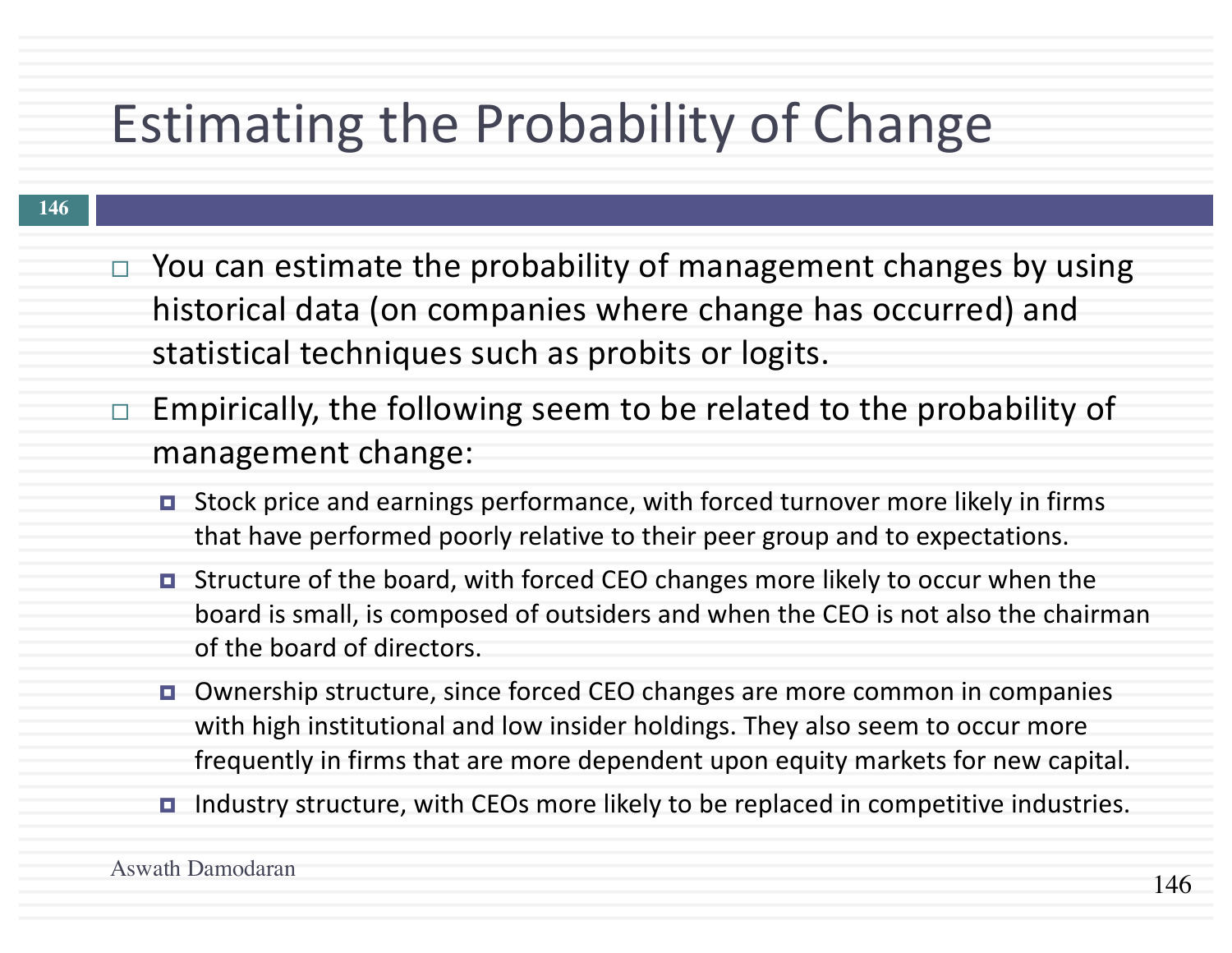## Manifestations of the Value of Control

- $\Box$  Hostile acquisitions: In hostile acquisitions which are motivated by control, the control premium should reflect the change in value that will come from changing management.
- $\Box$  Valuing publicly traded firms: The market price for every publicly traded firm should incorporate an expected value of control, as a function of the value of control and the probability of control changing.
	- $\blacksquare$  Market value = Status quo value + (Optimal value Status quo value)\* Probability of management changing
- $\Box$  Voting and non-voting shares: The premium (if any) that you would pay for a voting share should increase with the expected value of control.
- $\Box$  Minority Discounts in private companies: The minority discount (attached to buying less than a controlling stake) in a private business should be increase with the expected value of control.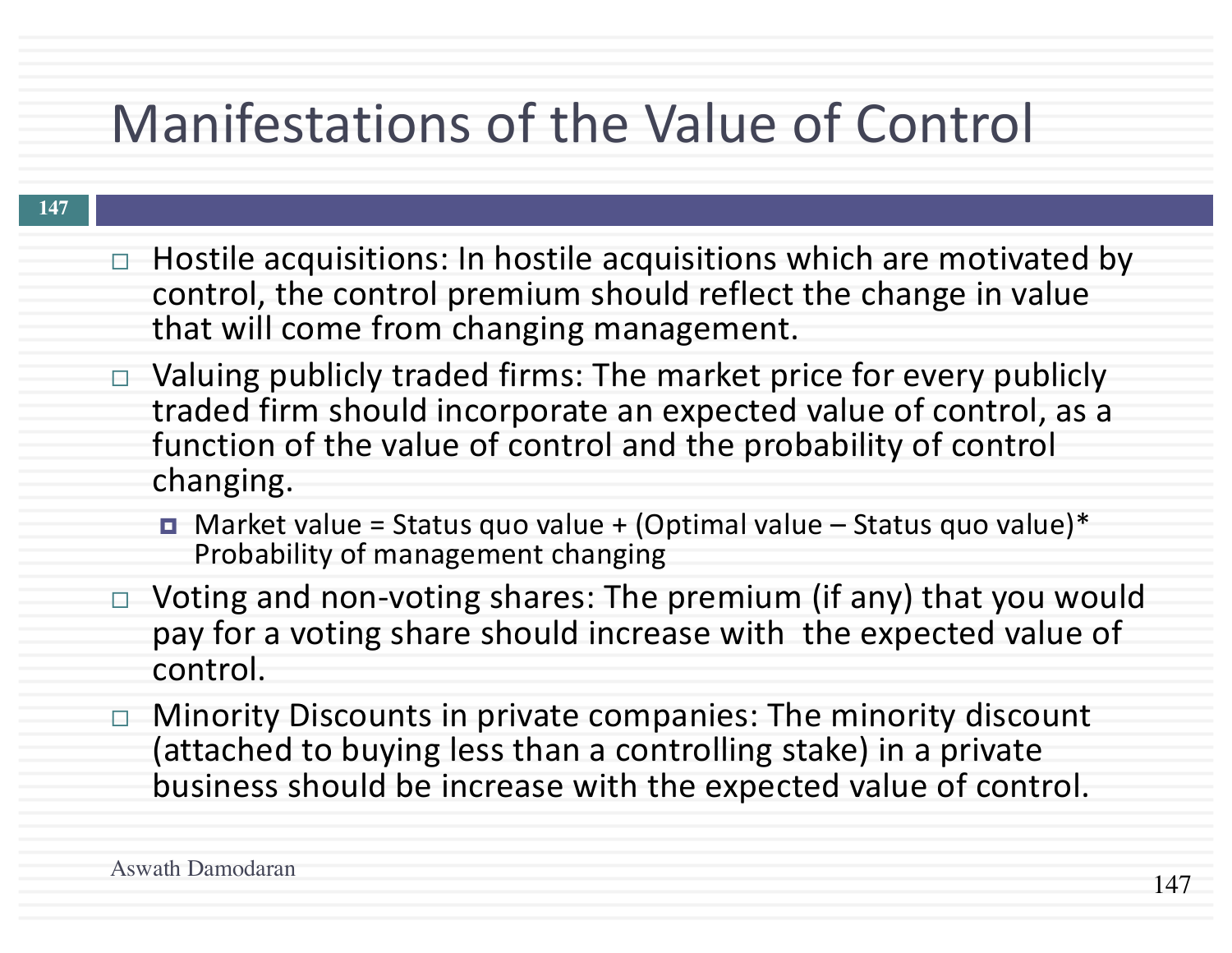## 1. Hostile Acquisition: Example

#### **148**

- $\Box$  In a hostile acquisition, you can ensure management change after you take over the firm. Consequently, you would be willing to pay up to the optimal value.
- $\Box$  As an example, Blockbuster was trading at \$9.50 per share in July 2005. The optimal value per share that we estimated as  $$12.47$  per share. Assuming that this is a reasonable estimate, you would be willing to pay up to \$2.97 as a premium in acquiring the shares.

#### □ Issues to ponder:

- Would you automatically pay \$2.97 as a premium per share? Why or why not?
- What would your premium per share be if change will take three years to implement?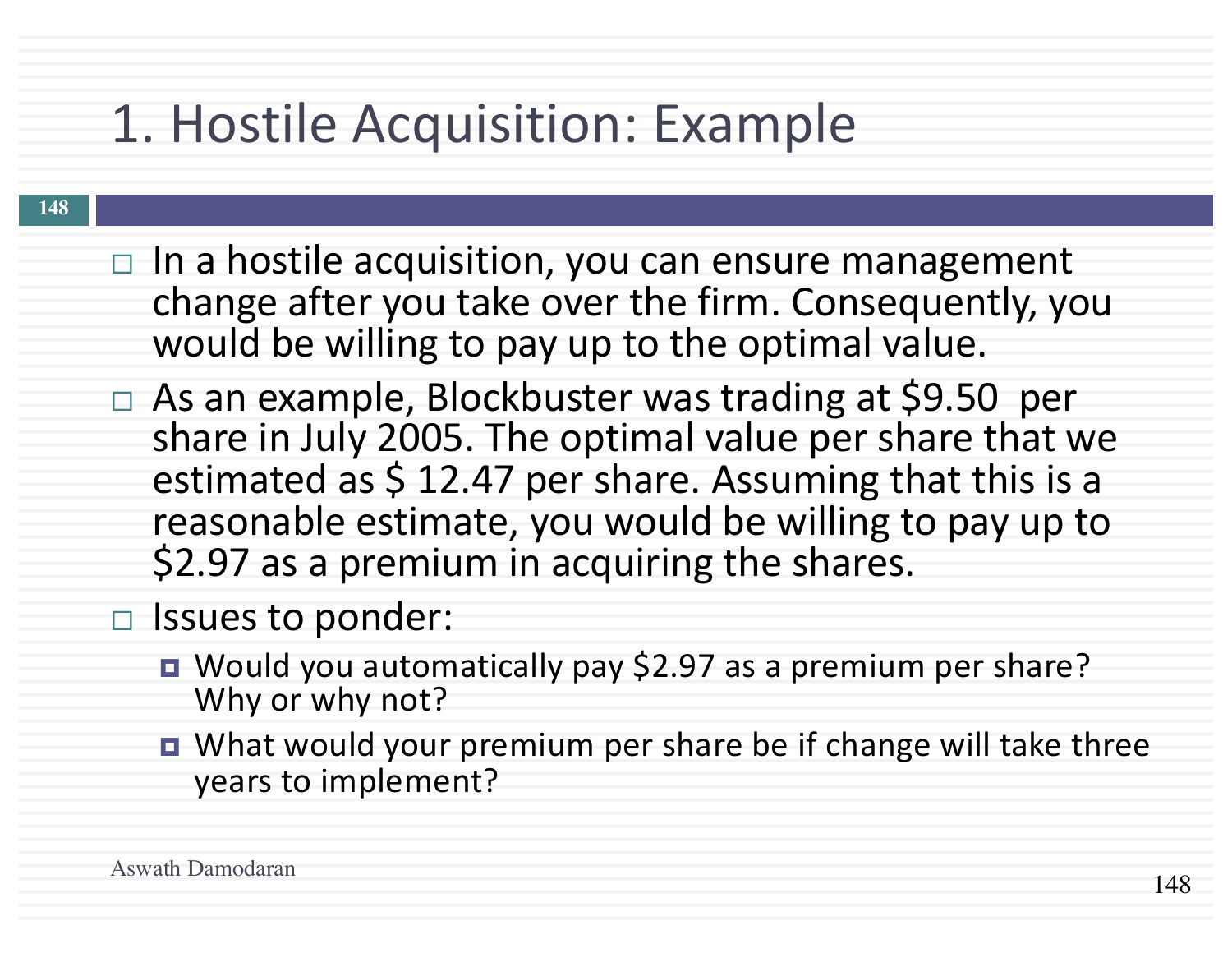### 2. Market prices of Publicly Traded Companies: An example

- $\Box$  The market price per share at the time of the valuation (May 2005) was roughly \$9.50.
	- **EXPECTED Value per share = Status Quo Value + Probability of control** changing  $*$  (Optimal Value – Status Quo Value)
	- $\blacksquare$  \$ 9.50 = \$ 5.13 + Probability of control changing (\$12.47 \$5.13)
- $\Box$  The market is attaching a probability of 59.5% that management policies can be changed. This was after Icahn's successful challenge of management. Prior to his arriving, the market price per share was \$8.20, yielding a probability of only 41.8% of management changing.

|                    | Value of Equity | Value per share    |
|--------------------|-----------------|--------------------|
| <b>Status Quo</b>  | $$955$ million  | $$5.13$ per share  |
| Optimally mana ged | \$2,323 million | $$12.47$ per share |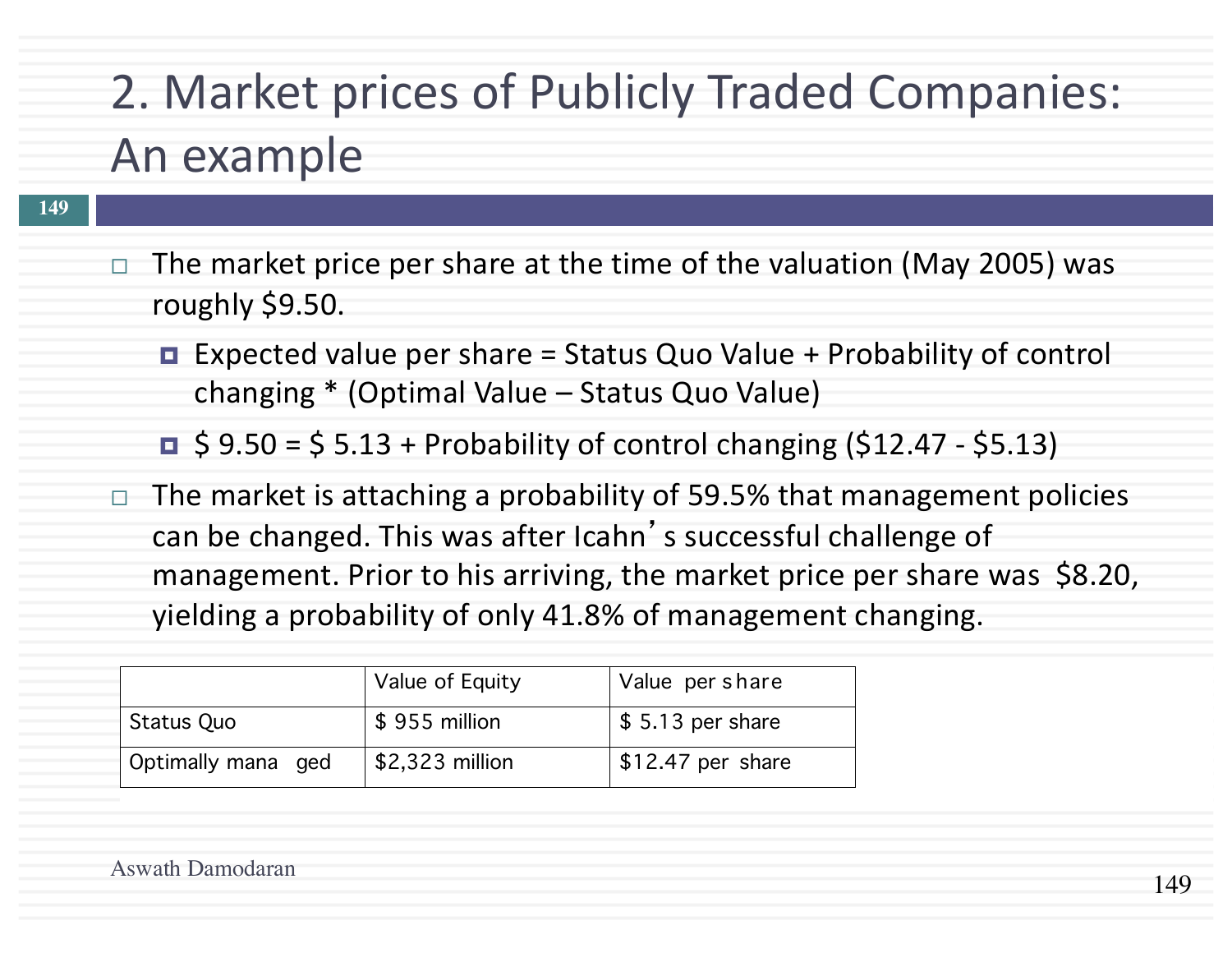## Value of stock in a publicly traded firm

 $\Box$  When a firm is badly managed, the market still assesses the probability that it will be run better in the future and attaches a value of control to the stock price today:

Value per share  $=$ Status Quo Value + Probability of control change (Optimal - Status Quo Value) Number of shares outstanding

 $\Box$  With voting shares and non-voting shares, a disproportionate share of the value of control will go to the voting shares. In the extreme scenario where non-voting shares are completely unprotected:

> Value per non - voting share  $=$ Status Quo Value # Voting Shares + # Non - voting shares

Value per voting share = Value of non - voting share  $+$  Probability of control change (Optimal - Status Quo Value) # Voting Shares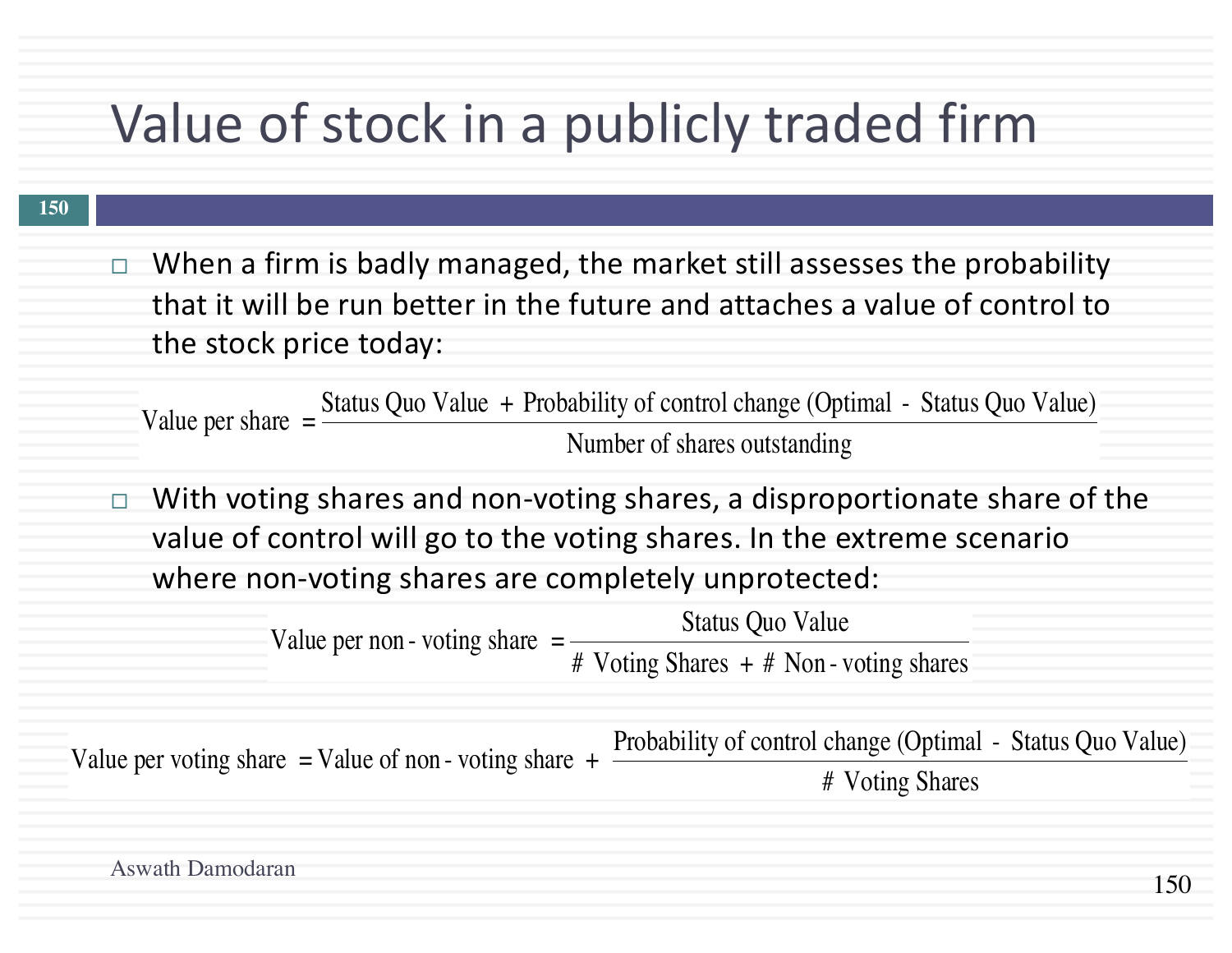#### 3. Voting and Non-voting Shares: An Example

- $\Box$  To value voting and non-voting shares, we will consider Embraer, the Brazilian aerospace company. As is typical of most Brazilian companies, the company has common (voting) shares and preferred (non-voting shares).
	- $\blacksquare$  Status Quo Value = 12.5 billion \$R for the equity;
	- $\blacksquare$  Optimal Value = 14.7 billion \$R, assuming that the firm would be more aggressive both in its use of debt and in its reinvestment policy.
- $\Box$  There are 242.5 million voting shares and 476.7 non-voting shares in the company and the probability of management change is relatively low. Assuming a probability of 20% that management will change, we estimated the value per non-voting and voting share:
	- Value per non-voting share = Status Quo Value/ (# voting shares + # non-voting shares) =  $12,500/(242.5+476.7) = 17.38$  \$R/ share
	- Value per voting share = Status Quo value/sh + Probability of management change  $*$  (Optimal value – Status Quo Value) =  $17.38 + 0.2$  \* (14,700-12,500)/242.5 = 19.19 \$R/share
- $\Box$  With our assumptions, the voting shares should trade at a premium of 10.4% over the non-voting shares.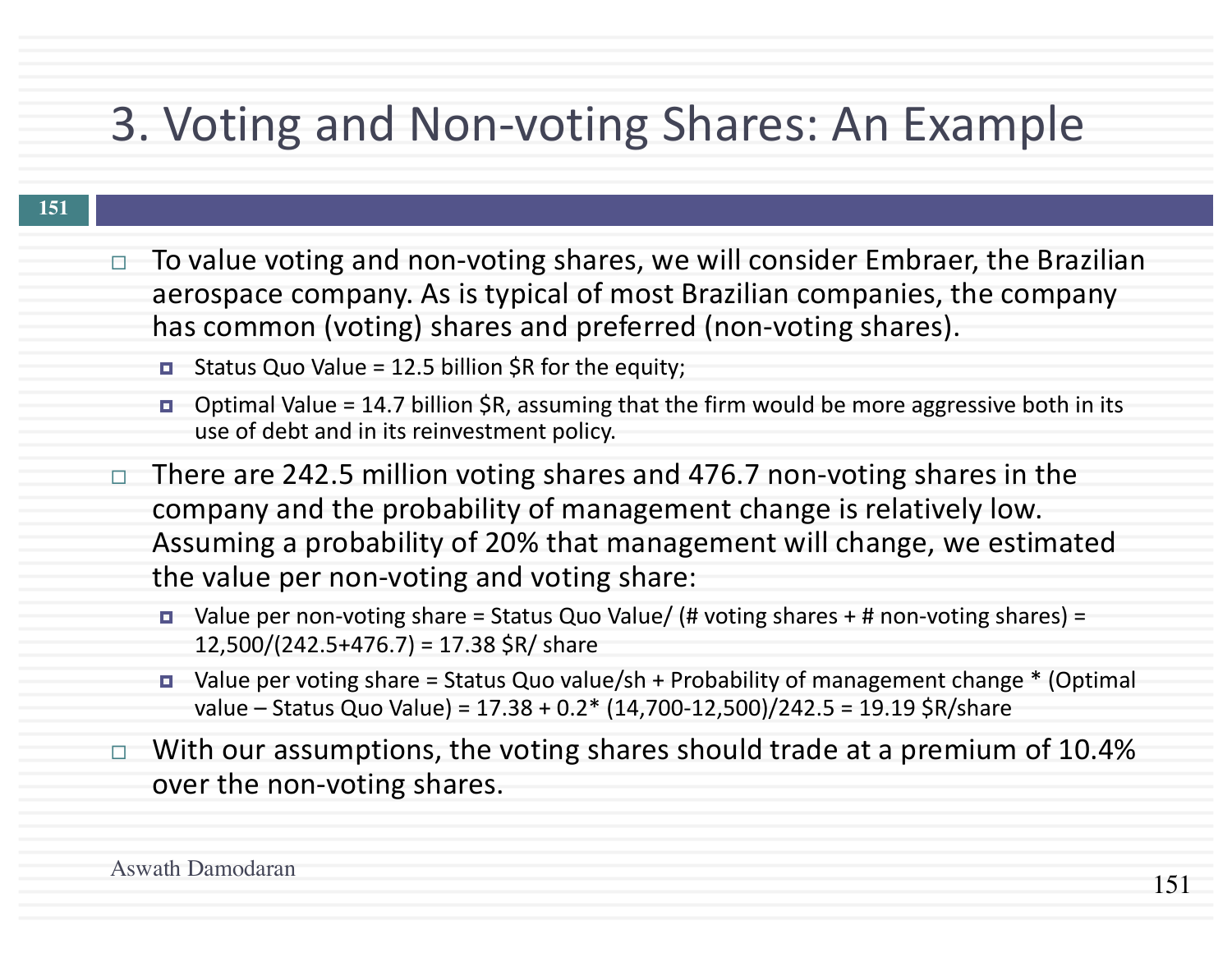### 4. Minority Discount: An example

- **152**
- $\Box$  Assume that you are valuing Kristin Kandy, a privately owned candy business for sale in a private transaction. You have estimated a value of  $\frac{1}{2}$  1.6 million for the equity in this firm, assuming that the existing management of the firm continues into the future and a value of  $\frac{1}{2}$  million for the equity with new and more creative management in place.
	- Value of 51% of the firm = 51% of optimal value =  $0.51*$  \$ 2 million = \$1.02 million
	- Value of 49% of the firm = 49% of status quo value =  $0.49 * $1.6$  million  $= $784,000$
- $\Box$  Note that a 2% difference in ownership translates into a large difference in value because one stake ensures control and the other does not.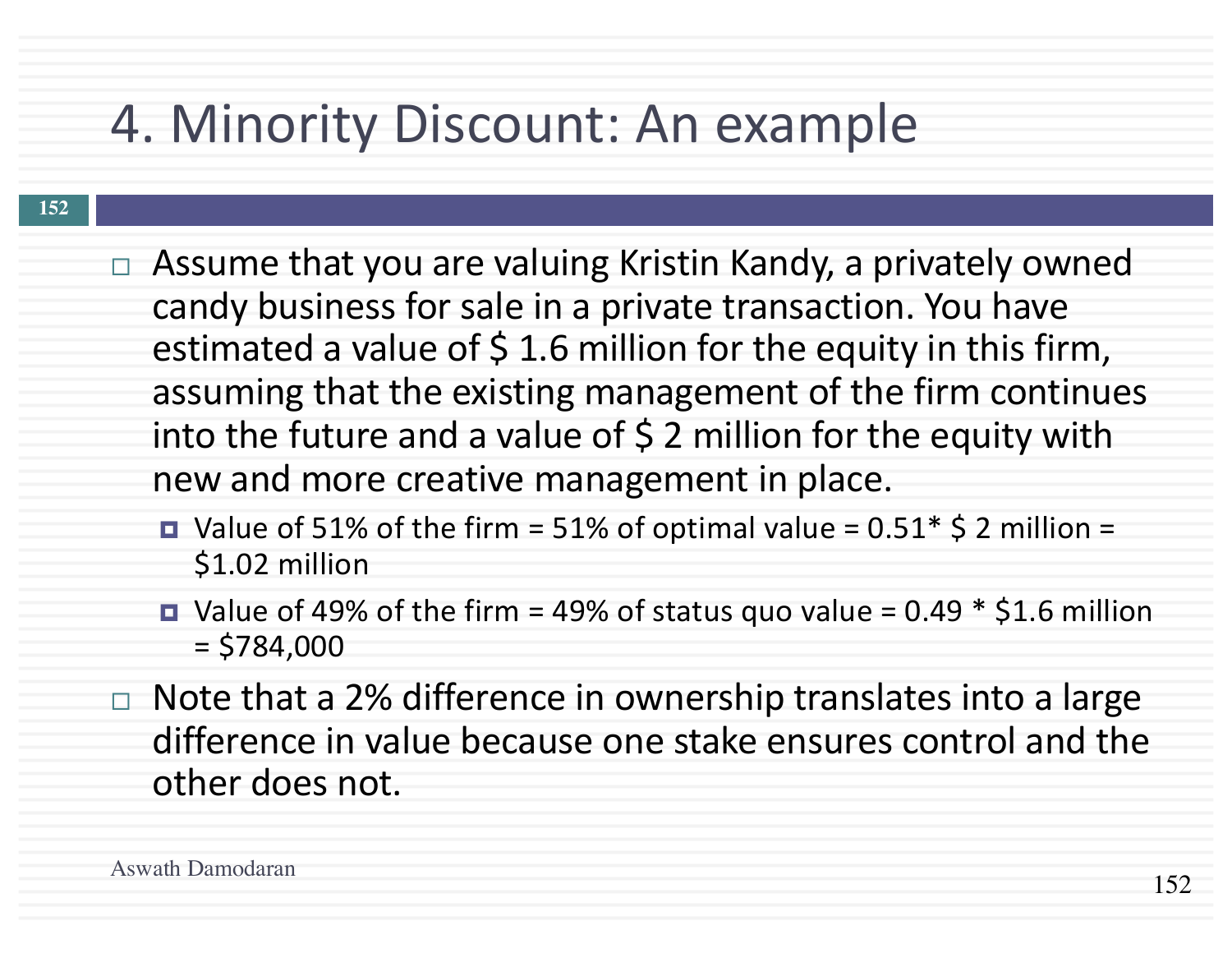#### Alternative Approaches to Value Enhancement

- $\Box$  Maximize a variable that is correlated with the value of the firm. There are several choices for such a variable. It could be
	- **□** an accounting variable, such as earnings or return on investment
	- $\blacksquare$  a marketing variable, such as market share
	- **□** a cash flow variable, such as cash flow return on investment (CFROI)
	- **□** a risk-adjusted cash flow variable, such as Economic Value Added (EVA)
- $\Box$  The advantages of using these variables are that they
	- **□** Are often simpler and easier to use than DCF value.
- $\Box$  The disadvantage is that the
	- Simplicity comes at a cost; these variables are not perfectly correlated with DCF value.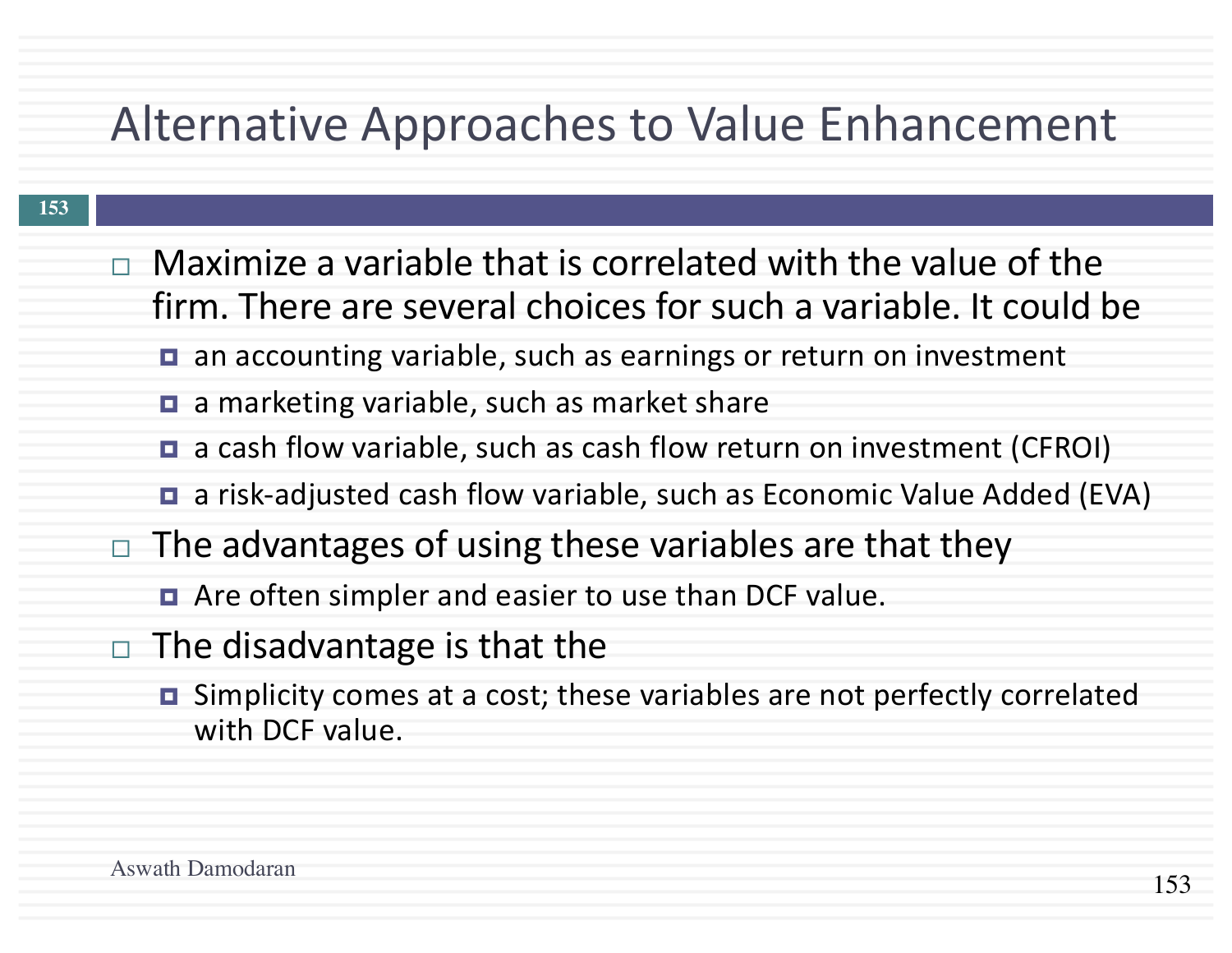## Economic Value Added (EVA) and CFROI

- $\Box$  The Economic Value Added (EVA) is a measure of surplus value created on an investment.
	- **□** Define the return on capital (ROC) to be the "true" cash flow return on capital earned on an investment.
	- Define the cost of capital as the weighted average of the costs of the different financing instruments used to finance the investment.
	- EVA = (Return on Capital Cost of Capital) (Capital Invested in Project)

 $\Box$  The CFROI is a measure of the cash flow return made on capital

**□** It is computed as an IRR, based upon a base value of capital invested and the cash flow on that capital.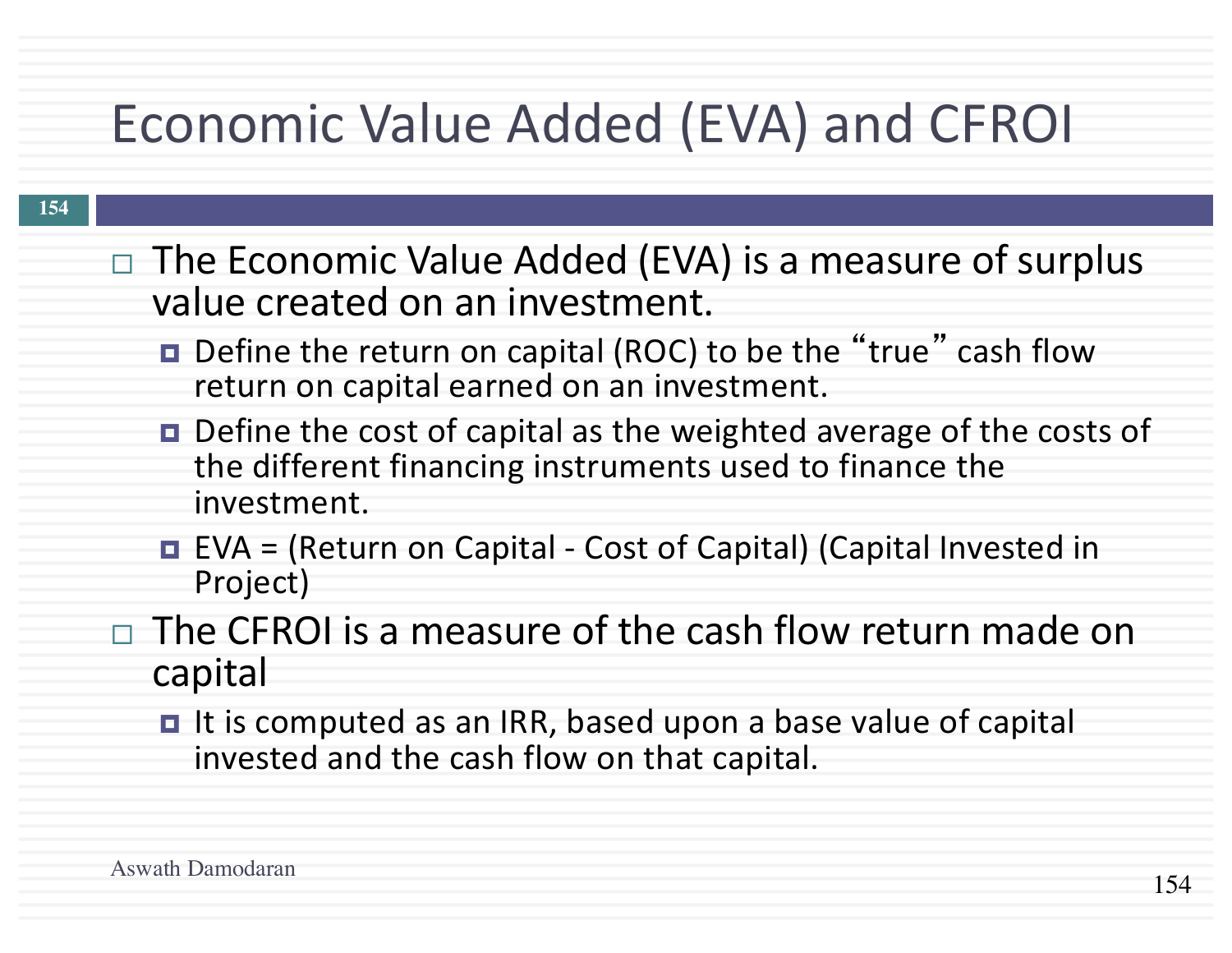### The bottom line...

 $\Box$  The value of a firm is not going to change just because you use a different metric for value. All approaches that are discounted cash flow approaches should yield the same value for a business, if they make consistent assumptions.  $\Box$  If there are differences in value from using different approaches, they must be attributable to differences in assumptions, either explicit or implicit, behind the valuation.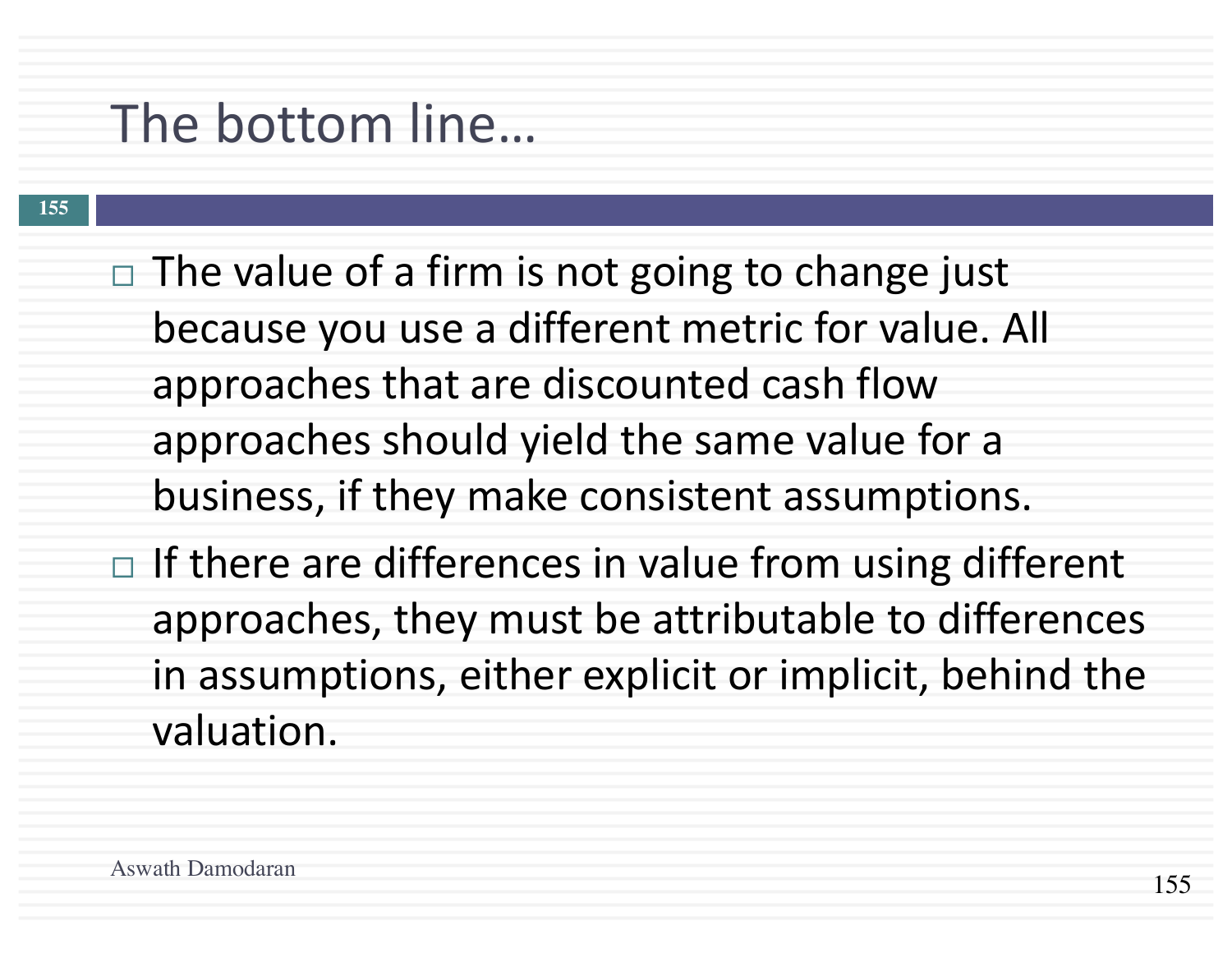### A Simple Illustration

- $\Box$  Assume that you have a firm with a book value value of capital of  $\frac{1}{2}$  100 million, on which it expects to generate a return on capital of 15% in perpetuity with a cost of capital of 10%.
- $\Box$  This firm is expected to make additional investments of \$10 million at the beginning of each year for the next 5 years. These investments are also expected to generate 15% as return on capital in perpetuity, with a cost of capital of 10%.
- $\Box$  After year 5, assume that
	- The earnings will grow 5% a year in perpetuity.
	- The firm will keep reinvesting back into the business but the return on capital on these new investments will be equal to the cost of capital (10%).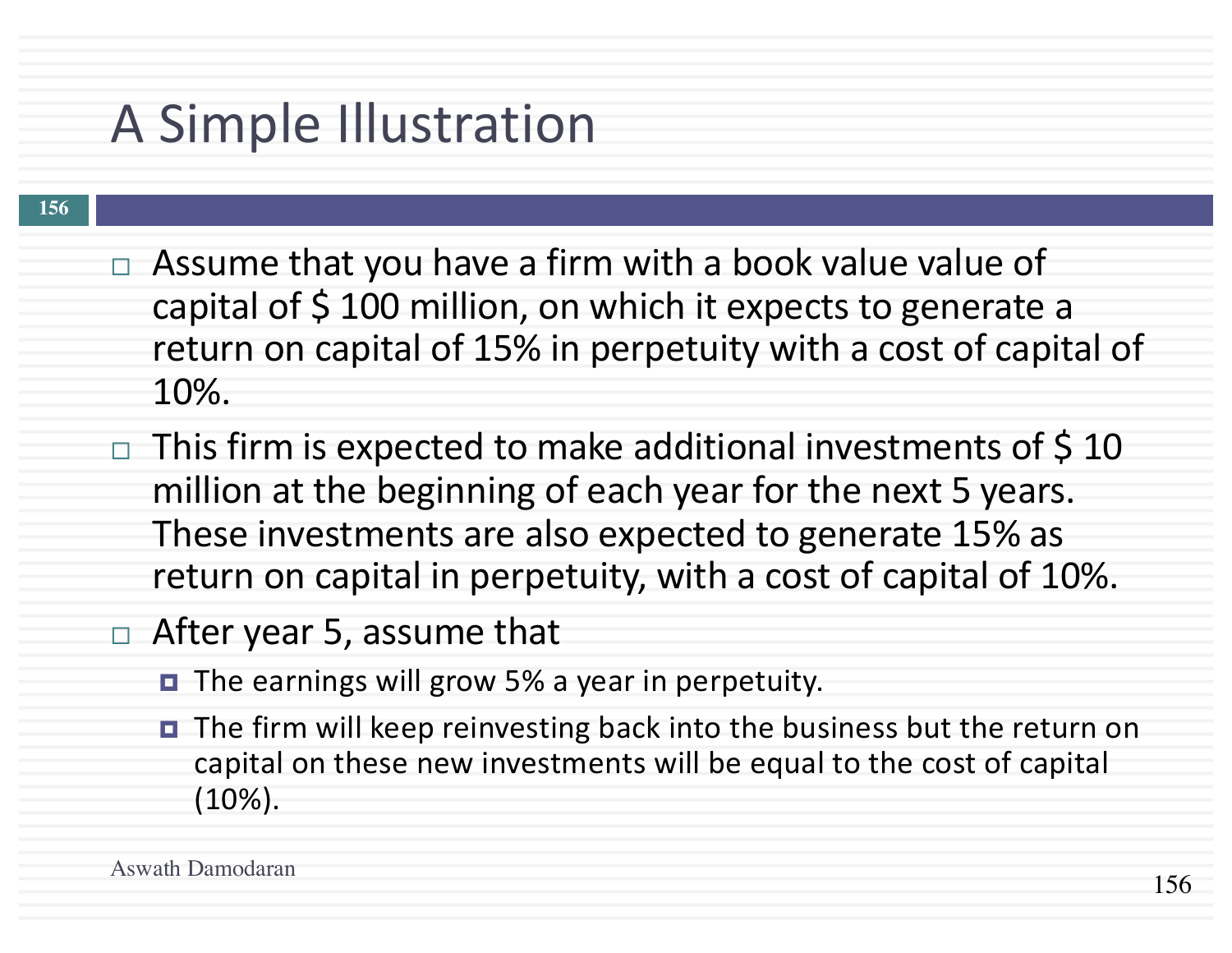#### Firm Value using EVA Approach

Aswath Damodaran

**157**

#### Capital Invested in Assets in Place  $\qquad \qquad =$   $\qquad \qquad$  \$ 100 EVA from Assets in Place = (.15 – .10) (100)/.10 = \$ 50 + PV of EVA from New Investments in Year  $1 = [(0.15 - 0.10)(10) / 0.10]$  = \$ 5 + PV of EVA from New Investments in Year  $2 = [(0.15 - 0.10)(10)/0.10]/1.1=$  \$ 4.55 + PV of EVA from New Investments in Year 3 =  $[(.15 - .10)(10)/.10]/1.1^2$ = \$ 4.13 + PV of EVA from New Investments in Year  $4 = [(0.15 - 0.10)(10)/0.10]/1.1<sup>3</sup>$  = \$ 3.76 + PV of EVA from New Investments in Year 5 =  $[(.15 - .10)(10)/.10]/1.1<sup>4</sup>$  = \$ 3.42 **Value of Firm**  $\qquad$  **=**  $\qquad \qquad$  **5 170.85 PV of Excess Returns, 70.85** Capital Invested, 100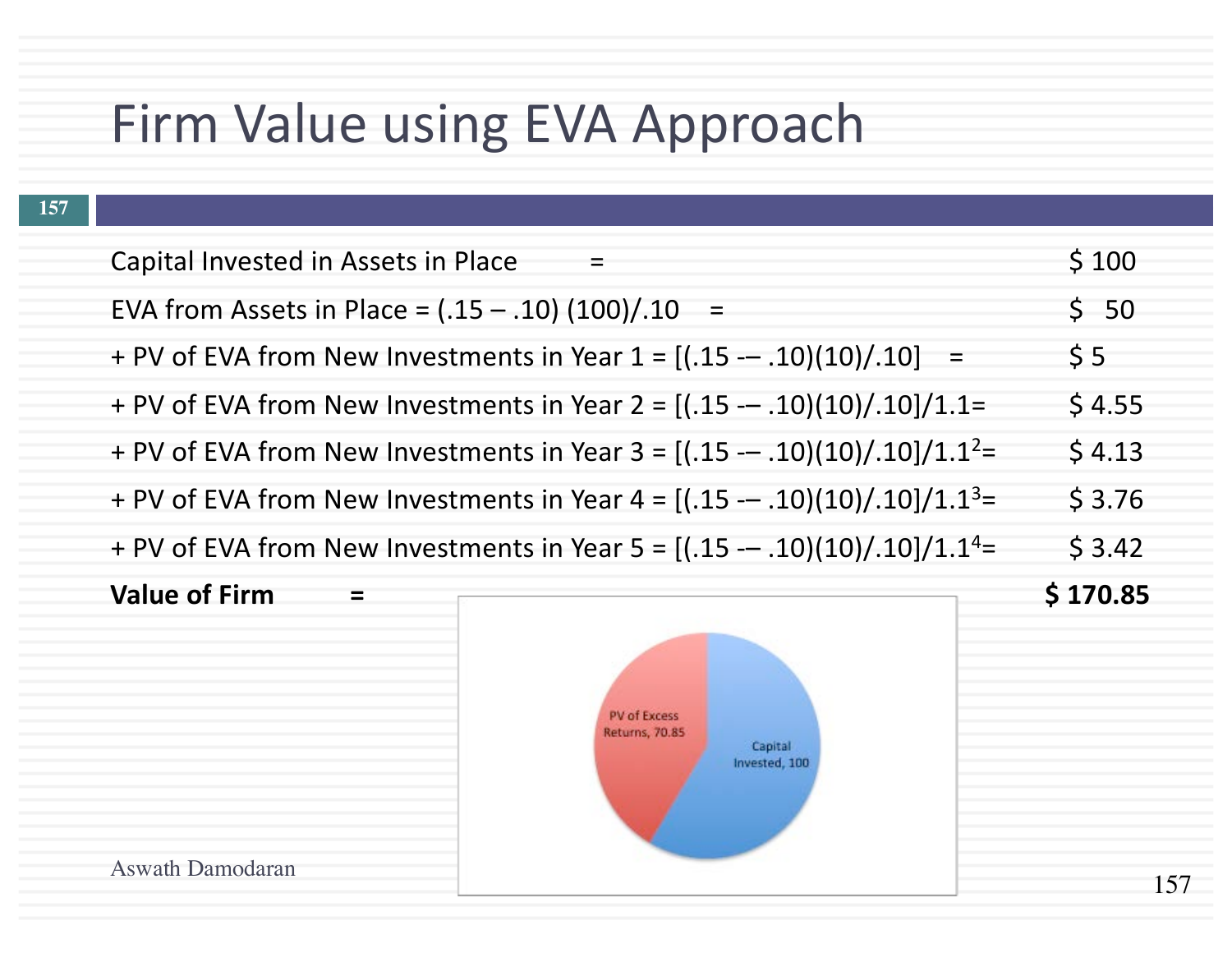#### Firm Value using DCF Valuation: Estimating FCFF

**158**

|                                 | <b>Base</b>                         |                          |               | 2                  |               | $\mathfrak{Z}$     |               | $\overline{4}$ |               | 5     |               | Term. |
|---------------------------------|-------------------------------------|--------------------------|---------------|--------------------|---------------|--------------------|---------------|----------------|---------------|-------|---------------|-------|
|                                 | Year                                |                          |               |                    |               |                    |               |                |               |       |               | Year  |
| EBIT $(1-t)$ : Assets in Place  | $15.00 \text{ }$ \$<br>$\mathbb{S}$ | 15.00                    | $\mathcal{S}$ | 15.00              | $\mathcal{S}$ | 15.00              | $\mathbb{S}$  | 15.00          | \$            | 15.00 |               |       |
| $EBIT(1-t)$ : Investments- Yr 1 |                                     | \$<br>1.50               | $\mathcal{S}$ | 1.50               | $\mathcal{S}$ | 1.50               | $\mathcal{S}$ | 1.50           | \$            | 1.50  |               |       |
| $EBIT(1-t)$ : Investments- Yr 2 |                                     |                          | $\mathbb{S}$  | 1.50               | $\mathcal{S}$ | 1.50               | $\mathcal{S}$ | 1.50           | $\mathcal{S}$ | 1.50  |               |       |
| EBIT(1-t): Investments - $Yr$ 3 |                                     |                          |               |                    | \$            | 1.50               | $\mathcal{S}$ | 1.50           | $\mathcal{S}$ | 1.50  |               |       |
| EBIT(1-t): Investments - $Yr$ 4 |                                     |                          |               |                    |               |                    | $\mathcal{S}$ | 1.50           | \$            | 1.50  |               |       |
| EBIT(1-t): Investments- $Yr$ 5  |                                     |                          |               |                    |               |                    |               |                | \$            | 1.50  |               |       |
| Total $EBIT(1-t)$               |                                     | \$<br>16.50              | $\mathcal{S}$ | 18.00              | $\mathcal{S}$ | 19.50              | $\mathbb{S}$  | 21.00          | \$            | 22.50 | $\mathcal{S}$ | 23.63 |
| - Net Capital Expenditures      | \$10.00                             | \$<br>10.00              | $\mathcal{S}$ | 10.00              | $\mathcal{S}$ | 10.00              | $\mathcal{S}$ | 10.00          | $\mathcal{S}$ | 11.25 | $\mathcal{S}$ | 11.81 |
| FCFF                            |                                     | \$<br>6.50 $\frac{1}{2}$ |               | $8.00 \, \text{S}$ |               | $9.50 \, \text{S}$ |               | 11.00          | $\mathcal{S}$ | 11.25 | $\mathcal{S}$ | 11.81 |
|                                 |                                     |                          |               |                    |               |                    |               |                |               |       |               |       |

After year 5, the reinvestment rate is  $50\% = g/$  ROC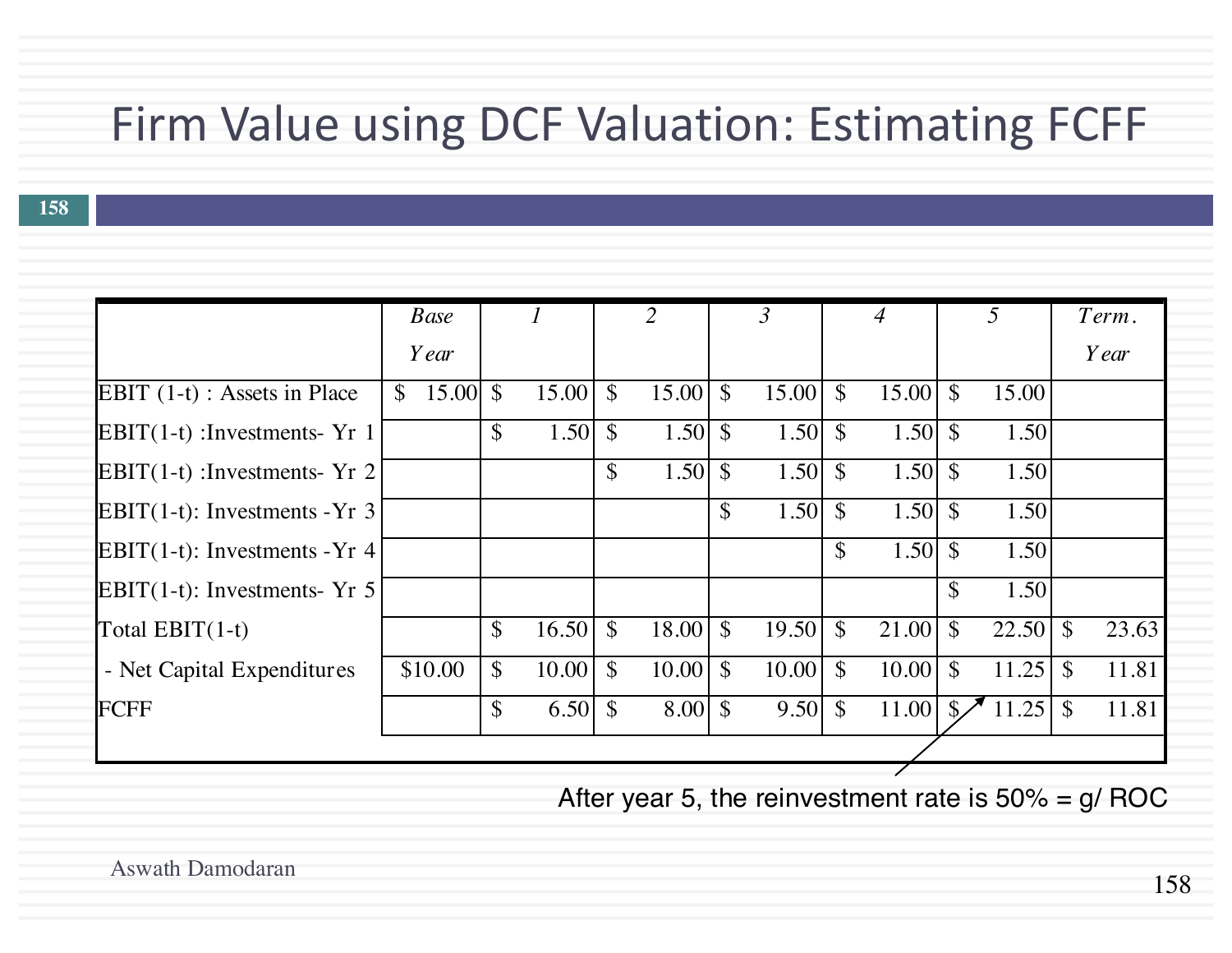### Firm Value: Present Value of FCFF

| Year                        | U        |                    |               |                    |                    |               | 4                  |              | Term Year |
|-----------------------------|----------|--------------------|---------------|--------------------|--------------------|---------------|--------------------|--------------|-----------|
| FCFF                        |          | 6.50 $\frac{1}{2}$ |               | $8.00 \, \text{S}$ | $9.50 \, \text{S}$ |               | $11.00$ \$         | $11.25$ \$   | 11.81     |
| <b>PV</b> of FCFF           | $(\$10)$ | 5.91               | $\mathcal{S}$ | $6.61 \text{ }$ \$ | 7.14               | $\mathcal{S}$ | $7.51 \text{ }$ \$ | 6.99         |           |
| <b>Terminal Value</b>       |          |                    |               |                    |                    |               |                    | \$<br>236.25 |           |
| <b>PV</b> of Terminal Value |          |                    |               |                    |                    |               |                    | \$<br>146.69 |           |
| Value of Firm               | \$170.85 |                    |               |                    |                    |               |                    |              |           |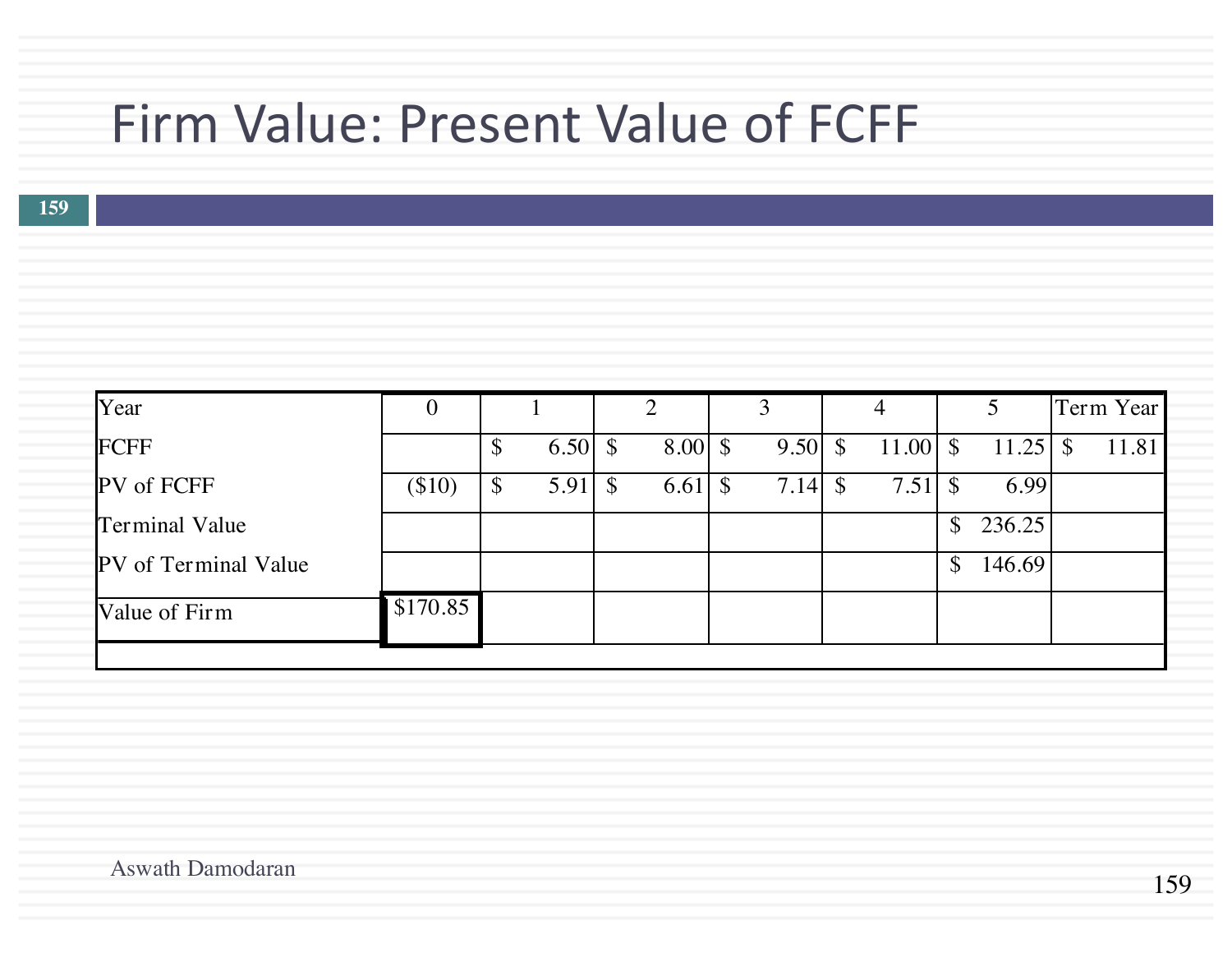### Implications

- $\Box$  Growth, by itself, does not create value. It is growth, with investment in excess return projects, that creates value.
	- **□** The growth of 5% a year after year 5 creates no additional value.
- $\Box$  The "market value added" (MVA), which is defined to be the excess of market value over capital invested is a function of tthe excess value created.
	- $\blacksquare$  In the example above, the market value of \$170.85 million exceeds the book value of  $$100$  million, because the return on capital is 5% higher than the cost of capital.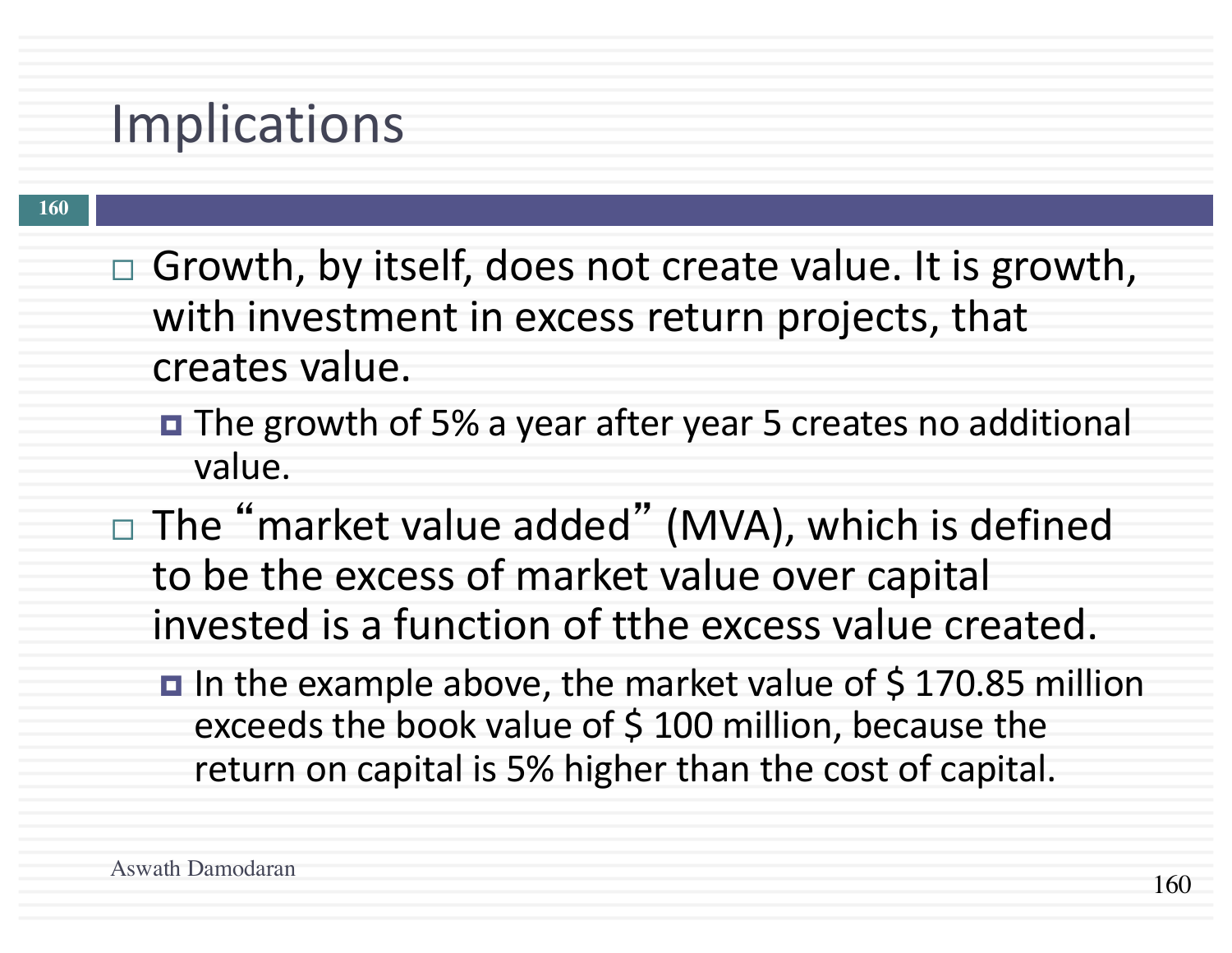### Year-by-year EVA Changes

- $\Box$  Firms are often evaluated based upon year-to-year changes in EVA rather than the present value of EVA over time.
- $\Box$  The advantage of this comparison is that it is simple and does not require the making of forecasts about future earnings potential.
- $\Box$  Another advantage is that it can be broken down by any unit person, division etc., as long as one is willing to assign capital and allocate earnings across these same units.
- $\Box$  While it is simpler than DCF valuation, using year-by-year EVA changes comes at a cost. In particular, it is entirely possible that a firm which focuses on increasing EVA on a year-to-year basis may end up being less valuable.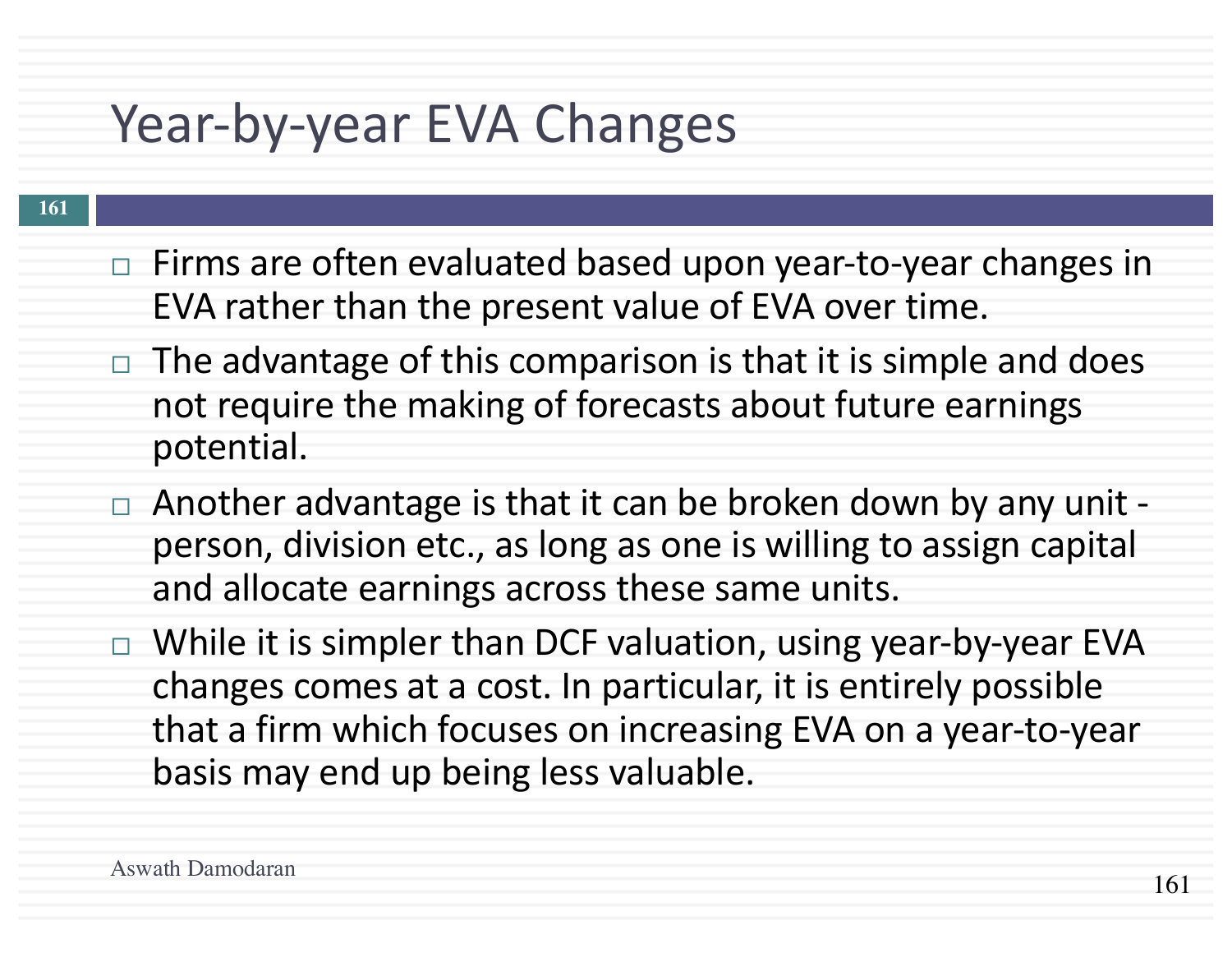Gaming the system: Delivering high current EVA while destroying value...

- $\Box$  The Growth trade off game: Managers may give up valuable growth opportunities in the future to deliver higher EVA in the current year.
- $\Box$  The Risk game: Managers may be able to deliver a higher dollar EVA but in riskier businesses. The value of the business is the present value of EVA over time and the risk effect may dominate the increased EVA.
- $\Box$  The Capital Invested game: The key to delivering positive EVA is to make investments that do not show up as part of capital invested. That way, your operating income will increase while capital invested will decrease.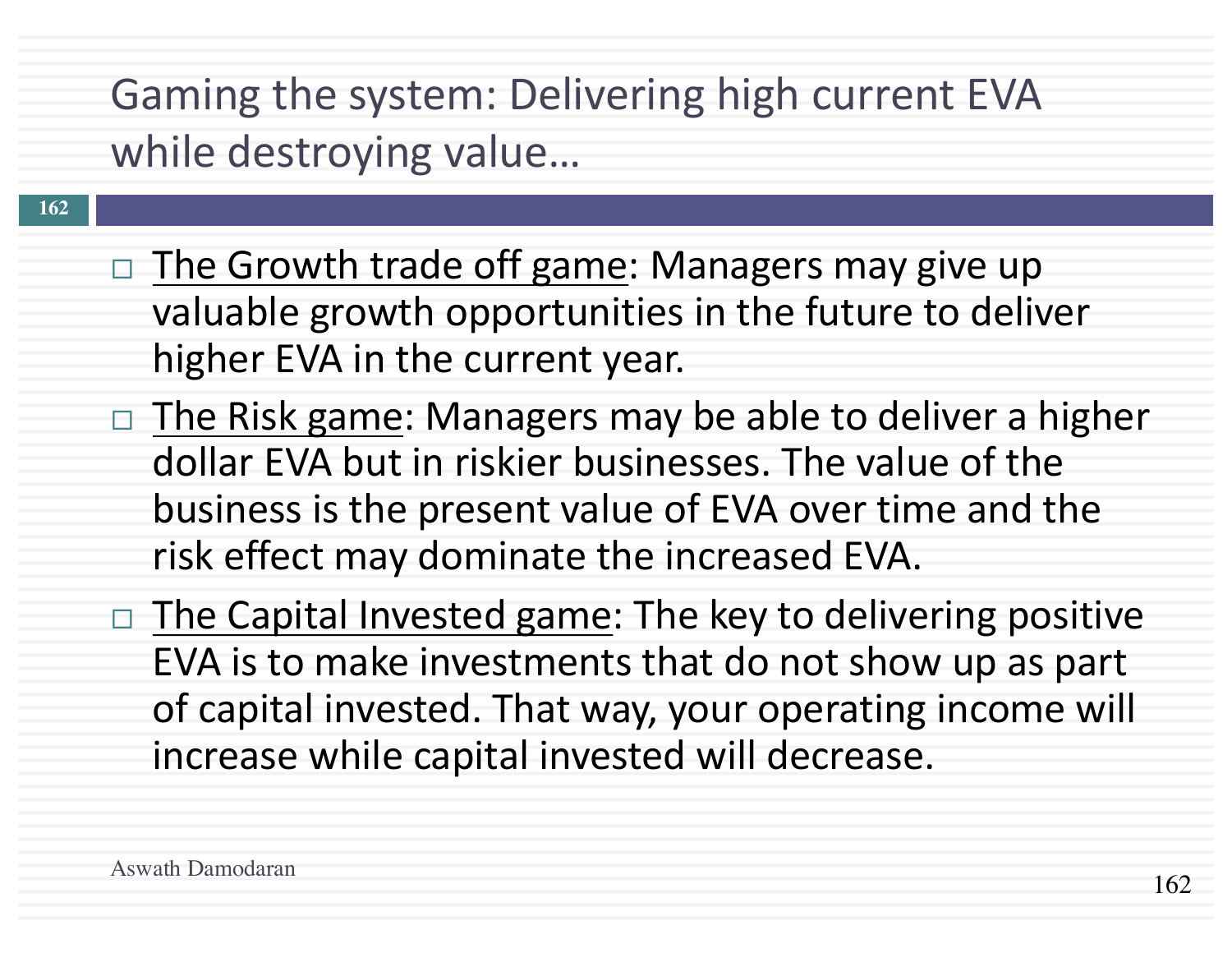Delivering a high EVA may not translate into higher stock prices...

- $\Box$  The relationship between EVA and Market Value Changes is more complicated than the one between EVA and Firm Value.
- $\Box$  The market value of a firm reflects not only the Expected EVA of Assets in Place but also the Expected EVA from Future Projects
- $\Box$  To the extent that the actual economic value added is smaller than the expected EVA the market value can decrease even though the EVA is higher.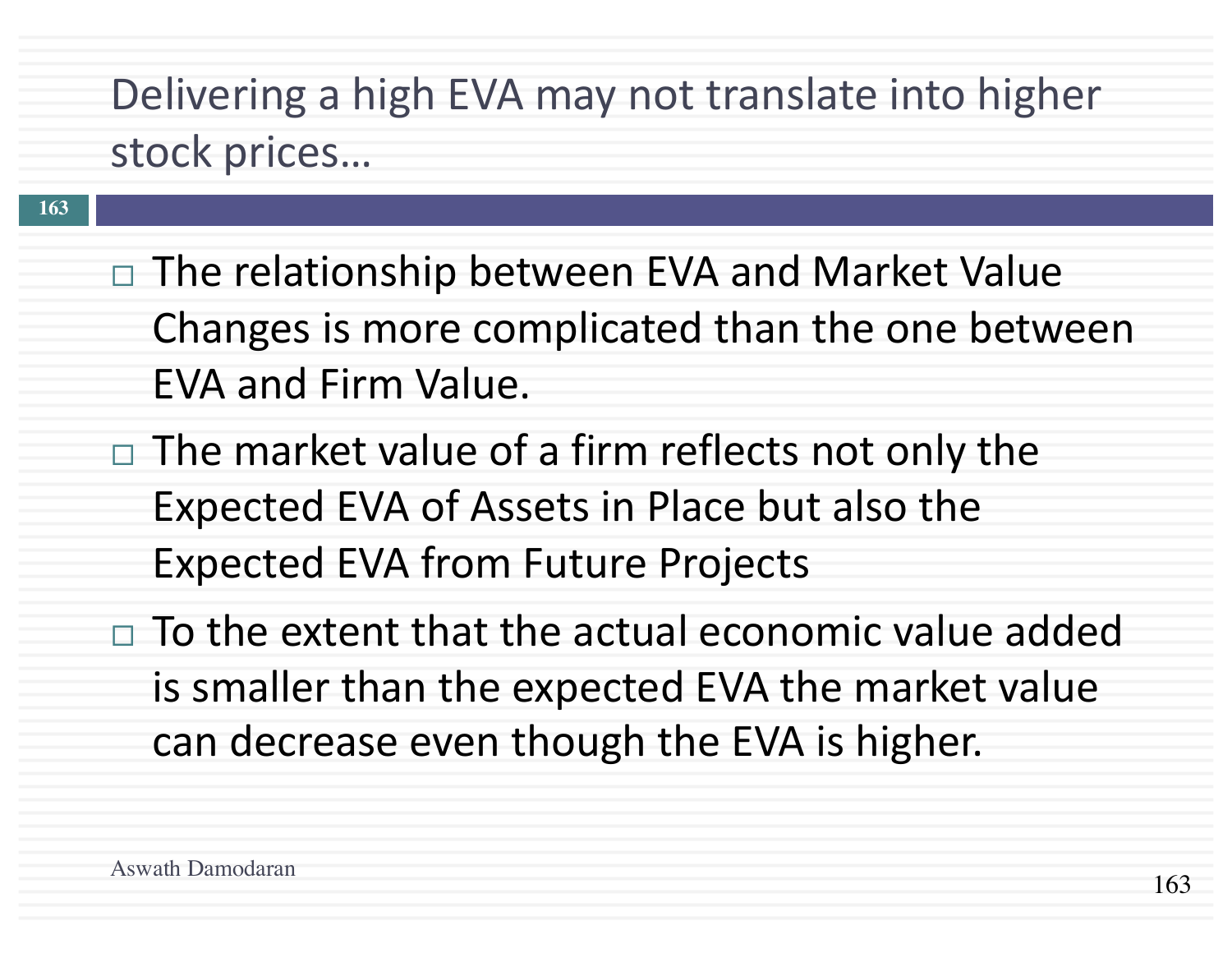### When focusing on year-to-year EVA changes has least side effects

- $\Box$  1. Most or all of the assets of the firm are already in place; i.e, very little or none of the value of the firm is expected to come from future growth.
	- $\blacksquare$  This minimizes the risk that increases in current EVA come at the expense of future EVA
- $\Box$  2. The leverage is stable and the cost of capital cannot be altered easily by the investment decisions made by the firm.
	- This minimizes the risk that the higher EVA is accompanied by an increase in the cost of capital
- 3. The firm is in a sector where investors anticipate little or not surplus returns; i.e., firms in this sector are expected to earn their cost of capital.
	- $\blacksquare$  This minimizes the risk that the increase in EVA is less than what the market expected it to be, leading to a drop in the market price.